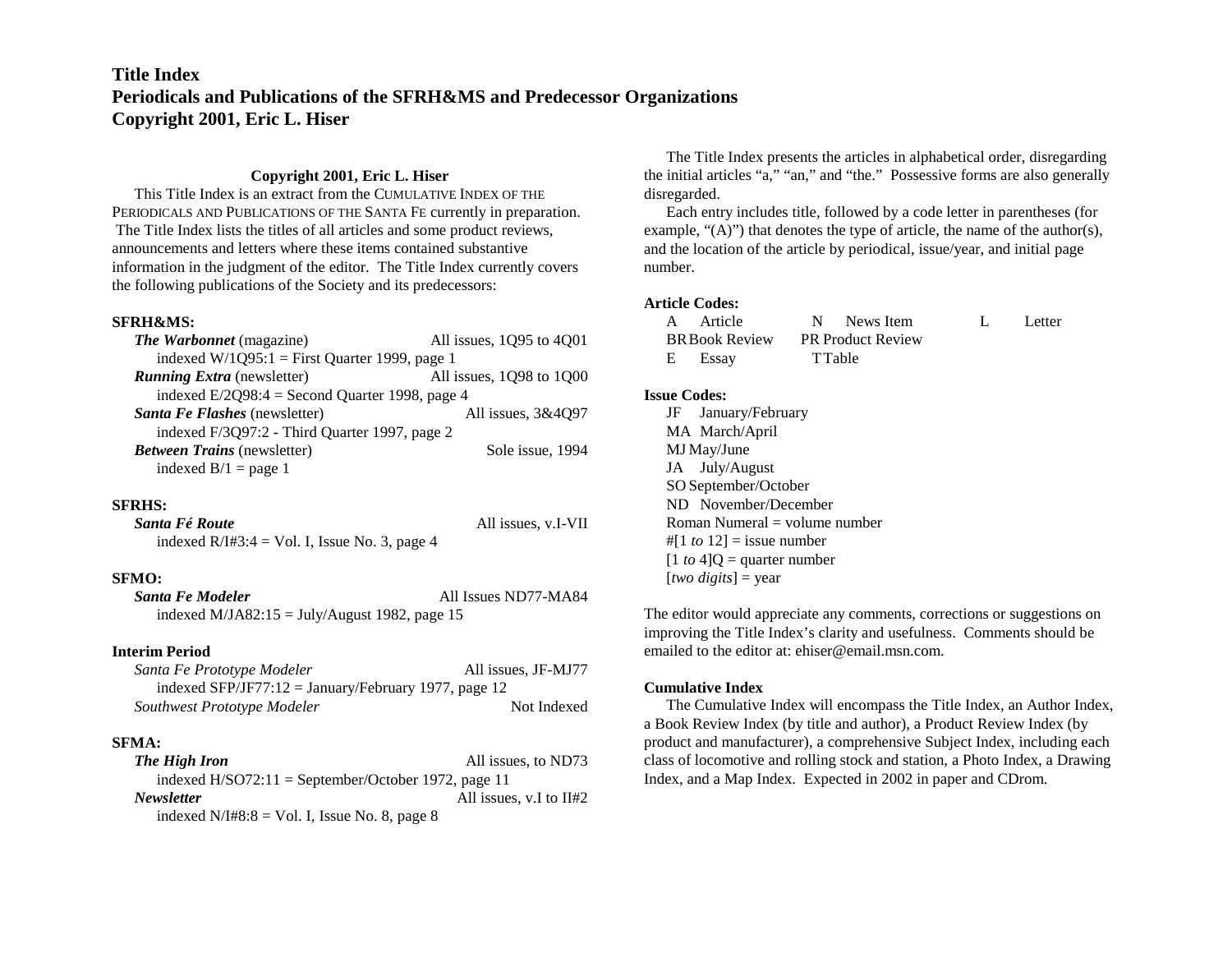| The Abra-Skull Valley Line Change (A)--Richard PaceW/4Q97:17             |  |
|--------------------------------------------------------------------------|--|
| Acing a Boom, the Development of Santa Fe's Plains                       |  |
|                                                                          |  |
| Additional Comments on the 3450 Class (L)--Stan Kistler  M/MJ79:3        |  |
| An Age of A.T. & S.F. Stock Car Classes (A)--Richard H.                  |  |
|                                                                          |  |
| Analysis of the Accurail Car vs. the Santa Fe SK-2 (PR)-John B.          |  |
|                                                                          |  |
| All-Time AT&SF Diesel Locomotive Roster (A)--Mike Raymond.N/II#1:10      |  |
|                                                                          |  |
|                                                                          |  |
| Amtrak Holiday-Part I (A)-Dick Fesenmeyer  M/MA82:5                      |  |
|                                                                          |  |
| Amtrak Holiday-Part III (A)-Dick Fesenmeyer M/JA82:13                    |  |
|                                                                          |  |
| Antennas: E-Units and the PAs (A)--Lee Berglund H/ND72:8                 |  |
| Assignment of Gas Electric, Diesel Electric and Rail Diesel              |  |
|                                                                          |  |
| At the Stamford Convention with Tom Baxter (A)--Tom BaxterH/ND72:10      |  |
| At the Throttle of the World's Fastest Freight Train (E)--               |  |
| Jack El wood                                                             |  |
| AT&SF Depot, Boone, Colorado (A)-Gordon Bassett  M/MJ81:3                |  |
| AT&SF Diesels: Santa Fe Keeps Competitive with a Modern                  |  |
|                                                                          |  |
|                                                                          |  |
| AT&SF Freight Car Classification (A)--Richard H. Hendrickson .N/II#1:8-9 |  |
| AT&SF Steam Locomotive Model-Prototype Listing (A)--Ronald               |  |
|                                                                          |  |
| ATSF/BN Run-Through Train (L)-Lee Berglund  M/JA83:6                     |  |
| ATSF Blue Series Pullman 10-3-2 (A)-Charles Slater M/MA81:11             |  |
| ATSF Lunch Counter-Diners Nos. 1566-1577 (A)--Charles                    |  |
|                                                                          |  |
| ATSF's Puye Sleeper-Lounge Observation (A)--Frank EllingtonM/MJ78:9      |  |
|                                                                          |  |
| Atchison, Topeka and Santa Fe System, System Circular 244-R,             |  |

| Athearn's Fifty-Seven Foot Mechanical Reefer Kit (A)--Charles |  |
|---------------------------------------------------------------|--|
|                                                               |  |
|                                                               |  |
| Automatic Train Control (L)-Steve Rippeteau  W/2Q01:5         |  |
|                                                               |  |
| Automatic Train Stop (L)-Tim Harkey & Don Richardson W/2Q01:5 |  |

| A Bad Night on Aikman Hill (A)--Lloyd                            |  |
|------------------------------------------------------------------|--|
|                                                                  |  |
| Bad Night at Redondo Junction (A)--Loren B. Joplin  W/2Q00:8     |  |
| Bad Night at Redondo Junction (L)–Don Richardson  W/3Q00:6       |  |
| A Bad Night on Supai Mountain (E)--Arthur B. Reardon             |  |
| (reprinted from Railroad Magazine, Feb. 1945) W/2Q98:21          |  |
|                                                                  |  |
| Baldwin VO-1000 Switchers (A)-Michael W. Flick M/MA83:13         |  |
| Barstow Yard's CRSD-20's and Slugs (A)--Donald VanHookM/ND79:4   |  |
| The Big Layout Outside (E)--Chris                                |  |
|                                                                  |  |
| The Birth and Death of a Branch Line (A)--Richard PelouzeR/V#3:2 |  |
|                                                                  |  |
| Blue Goose, Pendulum Car, Chair Car 3071, and Valley Flyer       |  |
|                                                                  |  |
| Blue Goose Trivia--Or When Was 3460 Stripped? (A)--Gordon C.     |  |
|                                                                  |  |
| Box Car Storage House (A)--Gordon C. Bassett H/SO73:14           |  |
| A Brief History of the Canon City Branch                         |  |
| (A)--Morris Cafky (intro. Gordon C.                              |  |
|                                                                  |  |
| Buffet-Library Car San Miguel (A)--Frank Ellington M/JF78:12     |  |
| Build an HO Scale ATSF U36C (A)--Gregg Fuhriman  W/4Q97:22       |  |
|                                                                  |  |
| Building a Piece of the Pass (A)-Charles Barnard  M/JA82:5       |  |
| Building a 1790 Class 2-8-8-2 from a Rivarossi Y6b (A)--         |  |
|                                                                  |  |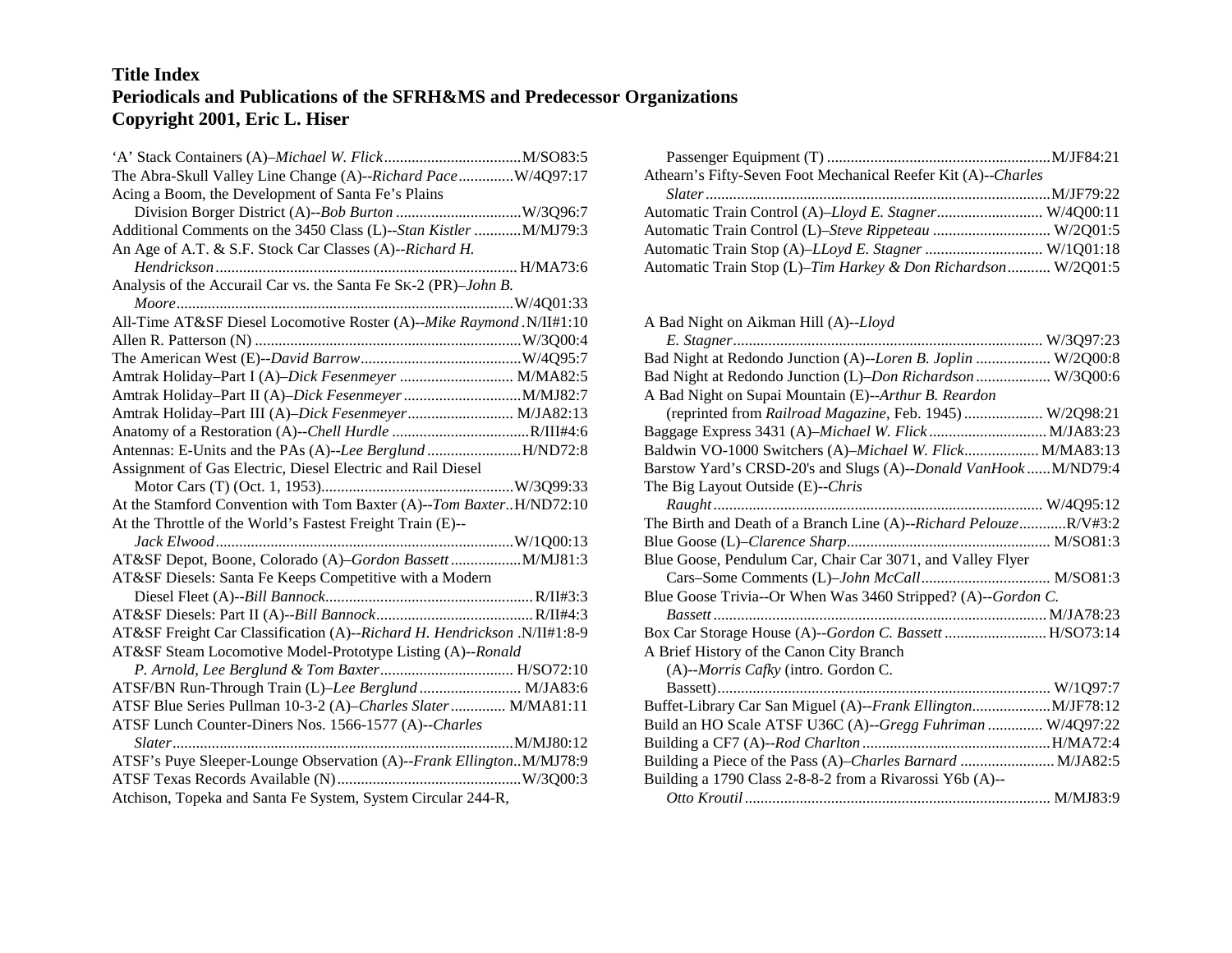Buyers Beware (L)–*Frank M. Ellington*....................................... M/MA82:3

| Cajon Pass in Books (A)-John A. Thompson  M/MA83:10                   |  |
|-----------------------------------------------------------------------|--|
| Cajon Pass in Books Corrections (L)-John Thompson  M/JA83:3           |  |
|                                                                       |  |
|                                                                       |  |
| Cajon Pass Structure Plans (A)-John Thompson M/JA83:22                |  |
|                                                                       |  |
| The California Limited - Part II (A)--Robert D. Walz R/V#3:3          |  |
|                                                                       |  |
| Call Boxes: TCS Fiberglass Train Register Call Boxes (A)--            |  |
|                                                                       |  |
|                                                                       |  |
|                                                                       |  |
|                                                                       |  |
|                                                                       |  |
| Capistrano Comments and Questions (L)-Jerry Prather M/ND80:6          |  |
|                                                                       |  |
| Case Study: Livestock Shipments on Gulf, Colorado & Santa Fe's        |  |
| Southern Division San Saba District 1944 to 1947 (A)                  |  |
|                                                                       |  |
|                                                                       |  |
| CE-1 and CE-2 Modeling Santa Fe's Re-built Steel Cabs (A)--           |  |
|                                                                       |  |
|                                                                       |  |
| CE-9 and CE-10 Rebuilds (T)-John Berry & Charles SlaterM/MJ80:21      |  |
| Centennial State Convention Report (N)-Bob Patrick  M/SO83:22         |  |
| A Century of Santa Fe Cabooses (A)--Dick Hendrickson H/JA71:4         |  |
|                                                                       |  |
| City Districts: Called "Branch Lines" by Many (A)--Walter             |  |
|                                                                       |  |
|                                                                       |  |
| Classic Miniatures Standard Depot Number 4 (PR)-Bob Patrick M/JA82:19 |  |

| Coach Yard's Chief and Super Chief Cars (PR)-Michael W.               |           |
|-----------------------------------------------------------------------|-----------|
|                                                                       |           |
| Coaling Towers of the Atchison, Topeka and Santa Fe Railway (A)       |           |
|                                                                       |           |
| Collage of Santa Fe Memories (A)--Keel                                |           |
|                                                                       |           |
| Colorado River Bridge Update (A)--Dick Schleicher & Larry             |           |
|                                                                       |           |
| Colorado Springs--A Minimum Diesel Facility (A)--Gordon C.            |           |
|                                                                       |           |
| Colton, CA and Its Towers (A)-Robert Rogers  M/SO81:5                 |           |
| Combination Tower Station (A)--Model Railroaderi  H/ND71:4            |           |
|                                                                       |           |
| Comments on the Overland Models CE-6/CE-8 Caboose (L)                 |           |
|                                                                       |           |
| Considering Modeling Cajon Pass (A)-John Thompson  M/SO81:11          |           |
| Construction Notes on Quality Craft Caboose (L)--Jean                 |           |
|                                                                       |           |
| Container Mail Cars in Passenger Service (A)-Michael W.               |           |
|                                                                       |           |
| Contemporary Santa Fe in Illinois (A)-David Peck M/SO82:7             |           |
|                                                                       |           |
| Converting AHM's 12,000 Gallon Tender to Oil (A)--Kurt                |           |
|                                                                       |           |
| Converting an SD45 to an SD24 (A)--Ronald E. Dlouhy  N/I#10:3         |           |
| Converting Steel Box Cars into Living Cars (A)--William C.            |           |
| <i>Childers</i>                                                       | M/JA78:18 |
| Converting Two Atlast F-9As to an F-9B (A)–Chris Filler M/MJ82:15     |           |
| Corrections [on Valley Shadow Striping] (L)-Michael W. FlickM/JF82:4  |           |
|                                                                       |           |
| The Crossing of the Colorado River: A Prologue (A)--Larry             |           |
|                                                                       |           |
| The Crossing of the Colorado River: The Atlantic & Pacific Railroad   |           |
| Crosses the Colorado (A)--Larry Occhiello & Dick Schleicher. R/VI#1:3 |           |
| The Crossing of the Colorado River: The Third and Final Bridge (A)    |           |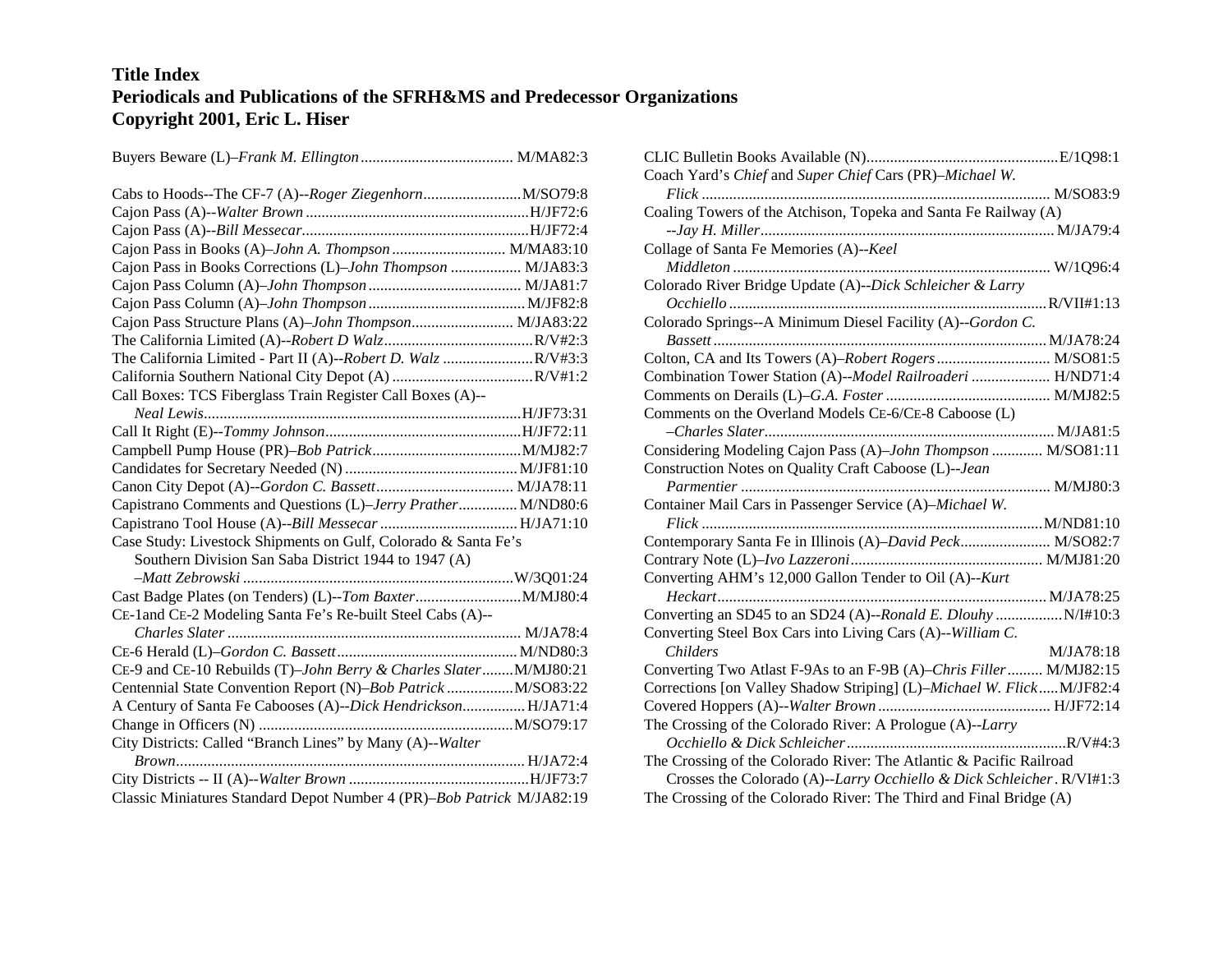| Cushioning the Stainless Steel Fleet: A Study of the Trucks |  |
|-------------------------------------------------------------|--|
| Under Santa Fe'sStreamliners (A)--Dennis J. KoganW/1Q97:20  |  |
| Cyrus K. Holliday and His Dream that Came                   |  |
|                                                             |  |
| The Cyrus K. Holliday--A Santa Fe Legend (A)--Gordon        |  |
|                                                             |  |

| D&G Passenger Trucks (PR)–Michael W Flick  M/MA83:8                  |  |
|----------------------------------------------------------------------|--|
|                                                                      |  |
|                                                                      |  |
|                                                                      |  |
|                                                                      |  |
|                                                                      |  |
|                                                                      |  |
|                                                                      |  |
| Decals for Brass U-30CG (L)-Gordon C. Bassett M/ND81:3               |  |
|                                                                      |  |
| Denver Business Meeting Report (N)-Stan Hall M/JA83:23               |  |
| Depots of East Texas (A)--Leslie McMahen M/MA79:6                    |  |
| Depots of Edelstein Illinois (A)--Roger Ziegenhorn  M/SO79:20        |  |
|                                                                      |  |
|                                                                      |  |
|                                                                      |  |
| Derrick 199786 Boom and Water Cars (A)--Virgil Young  SFP/MA77:12    |  |
| Design: Balboa's 0-6-0 (A)--Dick Hendrickson H/ND72:5                |  |
| Detailing Model Die Casting's Santa Fe-Style Steam Locomotive        |  |
|                                                                      |  |
| Detailing Santa Fe Low-Hood Freight Diesels (A)--Paul Quinn N/I#11:5 |  |
|                                                                      |  |
| Diary of a Santa Fe Train Watcher or "The Way It Was"                |  |
|                                                                      |  |
| Diary of a Santa Fe Train Watcher/The Way It Was (E)--Stan           |  |
|                                                                      |  |

| Diary of a Santa Fe Train Watcher/The Way It Was (E)--Stan |  |
|------------------------------------------------------------|--|
|                                                            |  |
| Diary of a Santa Fe Train Watcher/The Way It Was (E)--Stan |  |
|                                                            |  |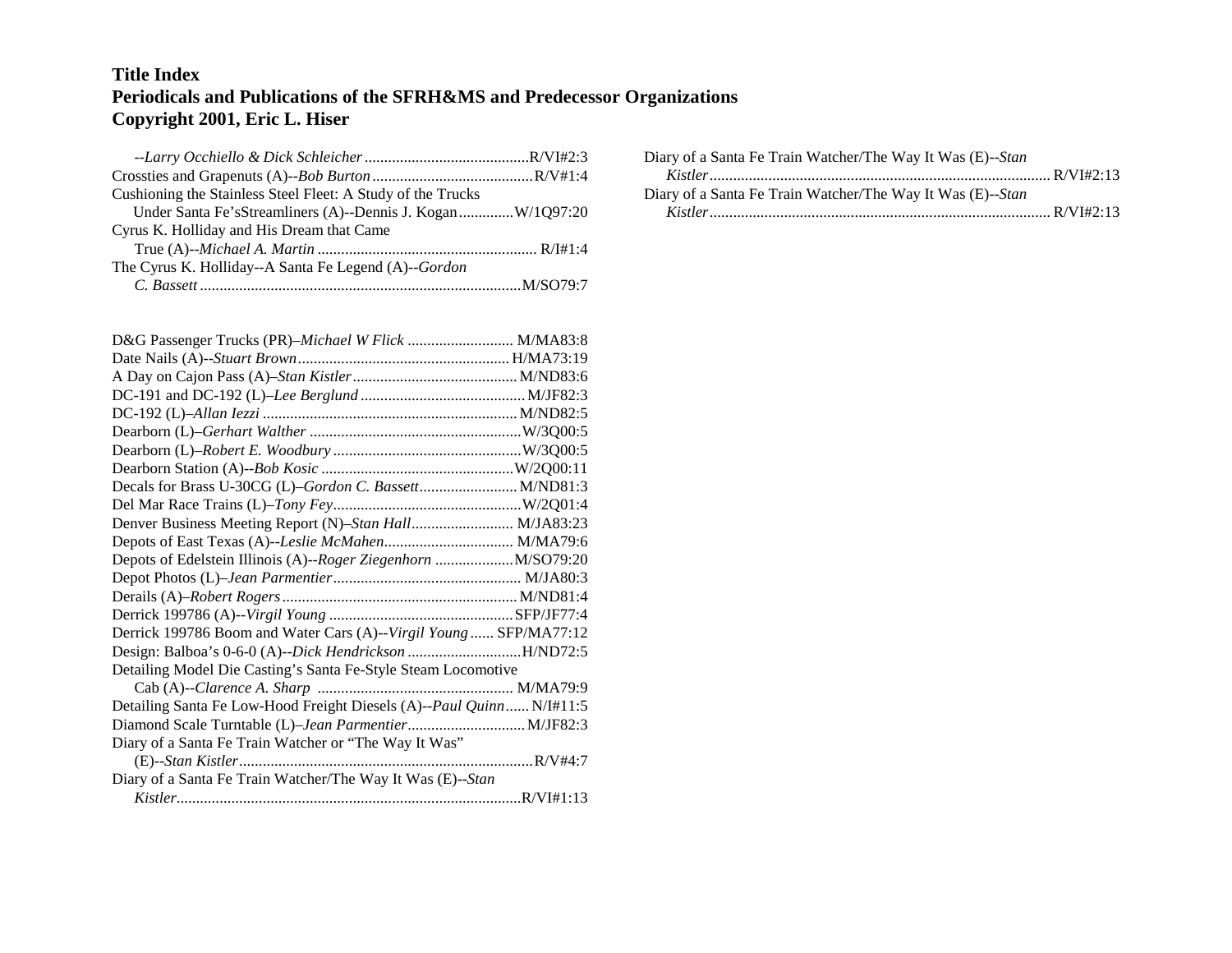Diary of a Santa Fe Train Watcher/The Way It Was (E)--*Stan Kistler........................................................................................*R/VI#3:10 Diary of a Santa Fe Train Watcher/The Way It Was (E)--*Stan Kistler*........................................................................................R/VI#4:14Diary of a Santa Fe Train Watcher/The Way It Was (E)--*Stan Kistler*........................................................................................ R/VII#2:9Diary of a Santa Fe Train Watcher -- Part 7, Oakland, 1946 (E)--*Stan Kistler* .............................................W/1Q95:26 Diary of a Santa Fe Train Watcher -- Part 8 (E)--*Stan Kistler*......................................................................W/3Q95:14 Diary of a Santa Fe Train Watcher -- Part 9 (E)--*Stan Kistler*......................................................................W/1Q96:20 Diary of a Santa Fe Train Watcher -- Part 10, a February 1947 Trip to San Bernardino (E)--*Stan Kistler*.....W/2Q96:28 Diary of a Santa Fe Train Watcher -- Part 11, <sup>a</sup>"San Joaquin Holiday" (E)--*Stan Kistler*..............................W/3Q96:21 Diary of a Santa Fe Train Watcher -- Part 12 -- An Apache Holiday (E)--*Stan Kistler*..................................W/4Q97:26 Diary of a Santa Fe Train Watcher -- Part 13 -- An Apache Holiday (E)--*Stan Kistler* ........................................................W/1Q98:25 Diesel Awnings (A)--*Ronald Dlouhy*.................................................N/II#2:6 Diesel Details, F-Unit Antennas (A)--*Lee Berglund*...................... H/JA72:14 Diesel Details, Geep Antennas (A)--*Lee Berglund*......................... H/MJ72:8 Diesel Kit Reviews (A)--*Lee Berglund*........................................... H/SO73:4 Diesel Locomotive Data (T) (June 30, 1980) ............................... M/JA80:20 Diesel Locomotive Data (T) (March 31, 1981) ............................M/MJ81:23 Diesel Locomotive Data (T) (June 30, 1981) ................................. M/JA81:8 Diesel Locomotive Data (T) ........................................................ M/JA82:18 Dimi-Trains 120 Ton Derrick (L)–*Richard W. Pelouze* ................ M/ND81:3 Dimi-Trains 120 Ton Derrick (A) ................................................... M/JF82:9 Dining Car Memoirs (A)--*John F. Tobin*......................................W/1Q98:17 Dinner in the Diner (A)--*Joseph Shine* ......................................... H/MJ72:19 Dome Cars on the Santa Fe (A)–*Michael W. Flick*........................ M/JF82:20 Domes - A Few More Comments (L)*--Ralph Marcus*................... M/ND79:3 "Doodlebug" Paint Schemes (A)--*Richard H. Hendrickson*........... H/SO71:7 Double Stacks Come to the Santa Fe (A)--

| The Dowsing of Orange County (A)--John C. Berry R/VII#2:3         |  |
|-------------------------------------------------------------------|--|
| Dreams Beyond the Horizon (E)--Bob                                |  |
|                                                                   |  |
| Drumhead Name Signs (A)-Michael W. Flick M/SO82:15                |  |
|                                                                   |  |
| Dumpster Diggings - from the Files of Stan                        |  |
|                                                                   |  |
|                                                                   |  |
| E. & B. Valley Passenger Car Kit (PR)–Michael W. Flick M/SO83:12  |  |
|                                                                   |  |
| Early Santa Fe Sulphur Service (A)--Matt                          |  |
|                                                                   |  |
| East Coast Santa Fe Modelers' Fall Meet (N)--Bill Van der         |  |
|                                                                   |  |
|                                                                   |  |
|                                                                   |  |
| EMD Reengining Your PA (A)--Larry OcchielloH/MJ72:4               |  |
|                                                                   |  |
|                                                                   |  |
|                                                                   |  |
| Engine 1316 May Steam Again (L)-Bradford Kersh  M/ND80:7          |  |
|                                                                   |  |
|                                                                   |  |
| Evolution of a DepotNeedles, California 1883-? (N) R/III#4:8      |  |
| Evolution of the Santa Fe's Freight Car Fleet from a Modeler's    |  |
| Perspective Part 1 -- 1930-1940 (A)--Richard H.                   |  |
|                                                                   |  |
| Evolution of the Santa Fe's Freight Car Fleet from a Modeler's    |  |
| Perspective Part 2 -- 1950 (A)--Richard H. Hendrickson  W/2Q00:29 |  |
| Exploring Cajon Pass Part 1: Keenbrook to Cajon (A)–Erv Hartung   |  |
|                                                                   |  |
| Express Refrigerator Cars (A)-Michael W. Flick  M/MJ83:6          |  |
| "Extra 8766 East" -- Cab Ride Over Cajon Pass (A)                 |  |
|                                                                   |  |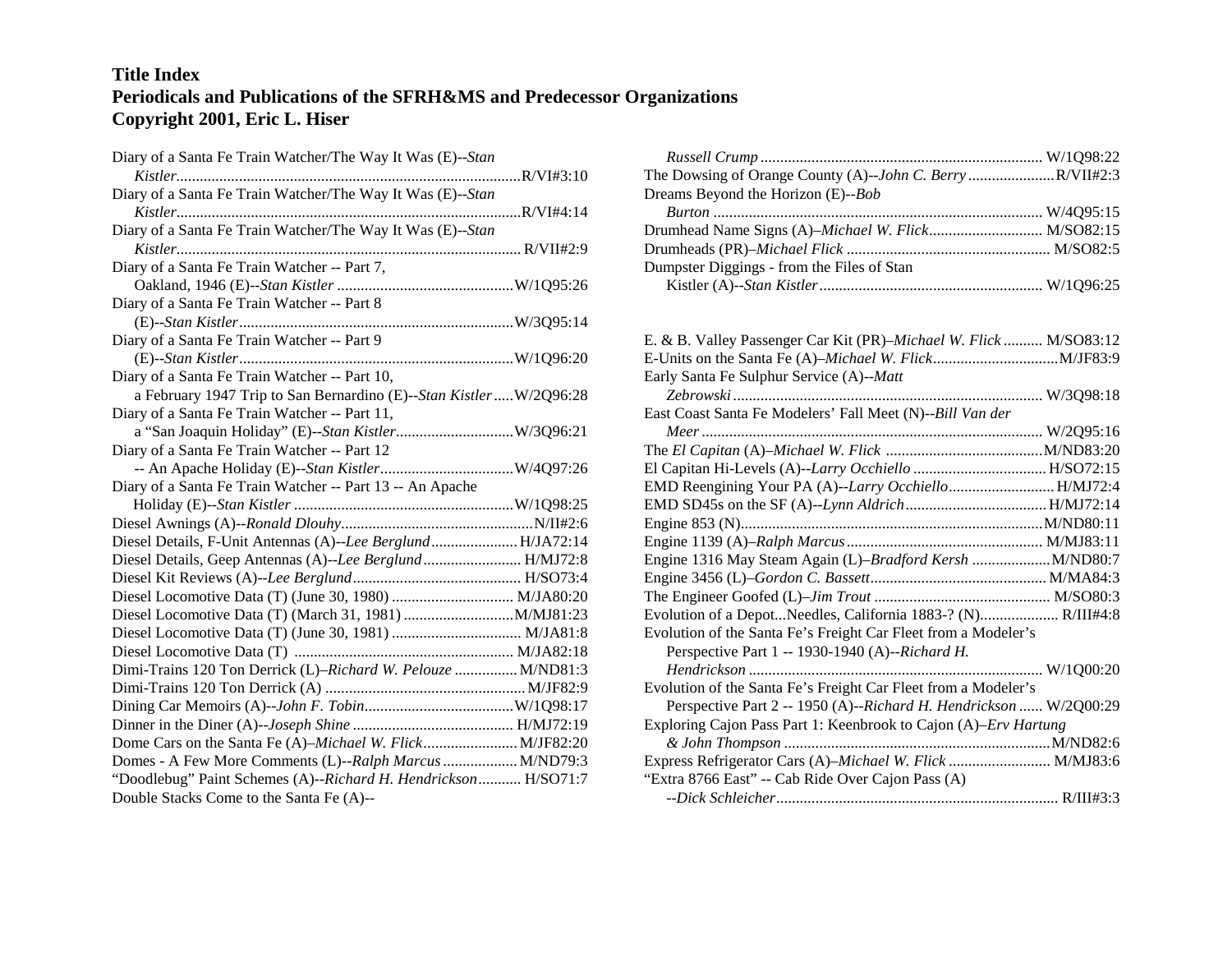| The Fast Mail Express: History, Operations, Equipment                 |  |
|-----------------------------------------------------------------------|--|
| and Modeling (A)--John R. Signor & Dave LambertW/2Q97:7               |  |
| Fast Mail Express: Just Another Santa Fe                              |  |
|                                                                       |  |
|                                                                       |  |
| Fighting Snow in Kansas (A)--L.C. Lawton (reprint from Railway        |  |
| Age Gazette, Apr. 19, 1912, located by Frank Ellington)  W/1Q98:8     |  |
| Finally, Modelers and Historians Come Together in New Society         |  |
|                                                                       |  |
|                                                                       |  |
| First Streamlined Superchief (PR)-Michael W. Flick M/MA81:16          |  |
|                                                                       |  |
| Following the Swallows to San Juan: AT&SF Reached                     |  |
|                                                                       |  |
|                                                                       |  |
|                                                                       |  |
| Foreman's Car 193648 (L)-Richard H. Hendrickson  M/MA82:3             |  |
|                                                                       |  |
| Freight Car Kit Review, Part 1 (A)--Richard H. Hendrickson  H/SO71:9  |  |
| Freight Car Kit Review, Part 2 (A)--Richard H. Hendrickson  H/ND71:12 |  |
| Freight Car Kit Review, Part 3 (A)--Richard H. Hendrickson  H/JF72:9  |  |
| Freight Car Kit Review, Part 4 (A)--Richard H. Hendrickson  H/MJ72:15 |  |
|                                                                       |  |
| From Steam to Diesel at San Bernardino (A)-John A. Thompson M/SO83:18 |  |
|                                                                       |  |
|                                                                       |  |

| Golden Avalanche, Santa Fe and the Annual Wheat Rush (A)               |  |
|------------------------------------------------------------------------|--|
|                                                                        |  |
| Good-Bye from Jay Miller, Editor for Eight Years (E)-Jay Miller  B/3,4 |  |
| GP-7 Rebuilds on the Santa Fe (A)–Roger Ziegenhorn M/ND82:9            |  |

| GP39-2 Roof Details (A)--Jared V. Harper M/MA80:19               |  |
|------------------------------------------------------------------|--|
| Grain Loading 40' Box Car (A)--Burr Henion SFP/MJ77:14           |  |
|                                                                  |  |
| Guidelines for Submitting Materials for Publication (A)-Jared V. |  |
|                                                                  |  |
| Gulf and Interstate Addendum (L)-Bradford Kersh  M/ND80:5        |  |
| Gulf and Interstate Addendum (L)-Michael W. Flick M/JF83:3       |  |
| Gulf & Interstate Railway–The Populist Railroad (A)– Bob         |  |
|                                                                  |  |
|                                                                  |  |
|                                                                  |  |
| Hallmark Models' Long 20,000 Gallon Tender-A Review (PR)         |  |
|                                                                  |  |
|                                                                  |  |
| Hallmark's Santa Fe M-160 Gas Electric--A Review (PR)--          |  |
|                                                                  |  |
| Heavy Duty Flat Cars (L)-Don Richardson, Bill Fincher & Charlie  |  |
|                                                                  |  |
| Heavy Duty Flat Cars of the Santa Fe, Part I, The Flat Deck Cars |  |
|                                                                  |  |
| High Nose to Low Nose-The GP-9 Rebuilds (A)-Roger                |  |
|                                                                  |  |
|                                                                  |  |
|                                                                  |  |
| History of Santa Fe Brass (A)-Robert V. McAnelly M/MJ82:17       |  |
| A History of Santa Fe Brass-More Comments (L)-Richard H.         |  |
|                                                                  |  |
| A History of the Santa Fe Railway Police Department (A)--Richard |  |
|                                                                  |  |
| A History of the 3751 Class: Santa Fe's "Big Mountains" (A)--    |  |
|                                                                  |  |
| A History of the 3751 Class: Santa Fe's "Big Mountains" (A)--    |  |
|                                                                  |  |
| HO Scale Baldwin VO-1000 (PR)-Steve Dunham  W/1Q01:39            |  |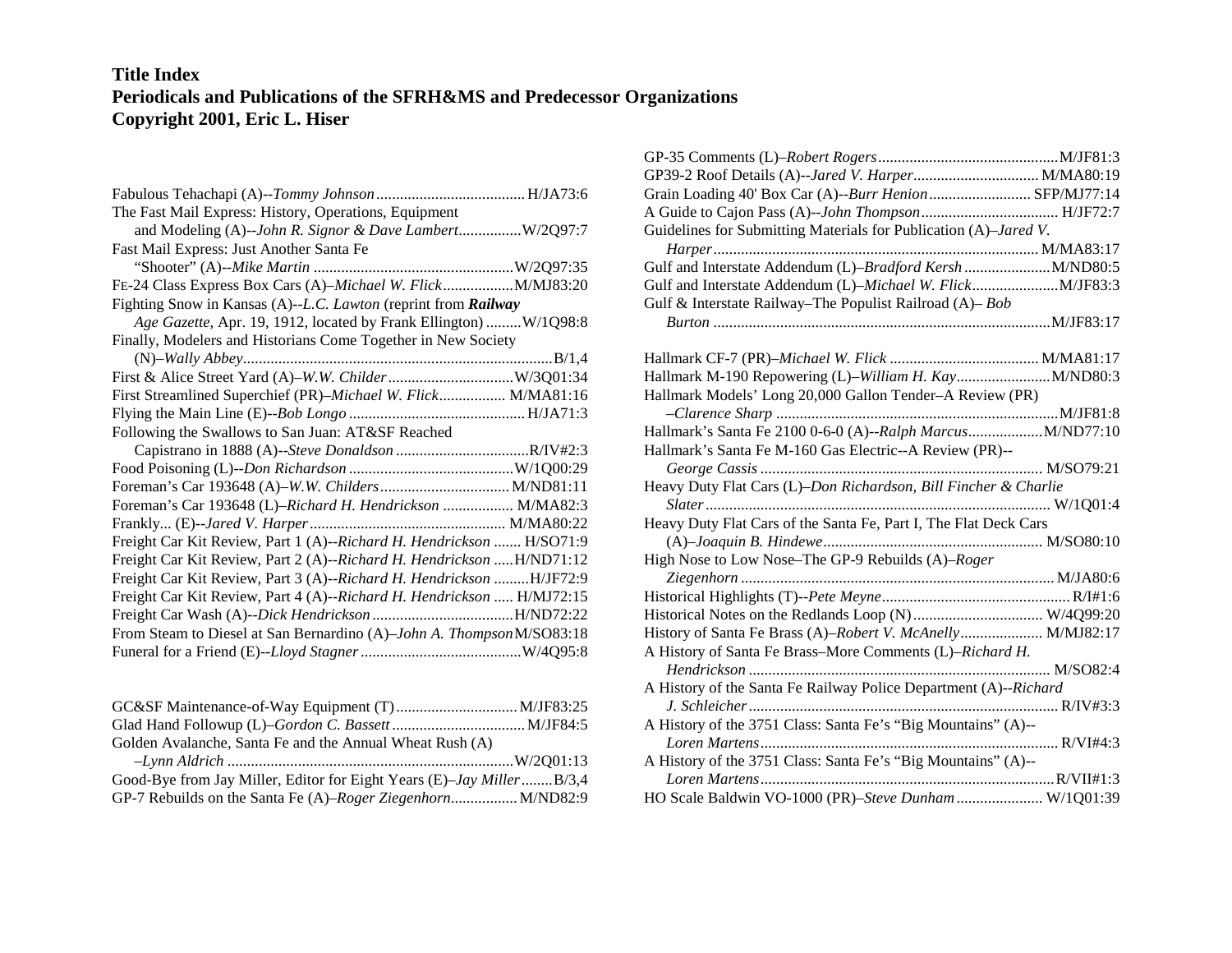| Impressions of the "Hassayampa Chief,"                          |  |
|-----------------------------------------------------------------|--|
|                                                                 |  |
| Improving the Performance of Hallmark's CF-7 (L)--              |  |
|                                                                 |  |
|                                                                 |  |
|                                                                 |  |
|                                                                 |  |
| An Interview with Eldon Whitworth (A)                           |  |
|                                                                 |  |
| Intrigue in a Youngster (E)--John                               |  |
|                                                                 |  |
|                                                                 |  |
|                                                                 |  |
| Its About Time!: Standard Time Is a Century Old (A)--William H. |  |
|                                                                 |  |
| Its Roots Are in Real Estate: A Theory by J.C. Berry (A)        |  |
|                                                                 |  |
|                                                                 |  |

| John S. Reed Keynote Speaker at Chicago (N)–Eric HiserW/3Q00:29 |  |
|-----------------------------------------------------------------|--|
| John J. Byrne--The Man Behind the Herald (A)--Richard W.        |  |
|                                                                 |  |
| John Lukesh Modifies His Balboa 0-6-0 (A)--John Lukesh H/ND72:6 |  |
|                                                                 |  |
|                                                                 |  |
|                                                                 |  |

| Kansas City Convention Sets New Records (N)-Eric Hiser W/3Q01:6 |  |
|-----------------------------------------------------------------|--|
|                                                                 |  |
|                                                                 |  |
|                                                                 |  |
|                                                                 |  |
| Kit Bashing Fr-G and Fr-V Class Flat Cars--From Athearn 40 and  |  |
|                                                                 |  |
| Kitbash a Santa Fe 2100-2125 Heavyweight Baggage-Mail           |  |
|                                                                 |  |
|                                                                 |  |
| Kit Bashing a 500 Series Caboose (A)--Larry OcchielloH/JA71:7   |  |

| Larry Occhiello Converts an Athearn U28c to Santa Fe's 350 Class  |  |
|-------------------------------------------------------------------|--|
|                                                                   |  |
|                                                                   |  |
| Late Steam/Early Diesel Era Santa Fe Freight Car Models           |  |
| Which Can Be Built or Easily Kit-Bashed from                      |  |
|                                                                   |  |
|                                                                   |  |
| Lettering for Mail-Container Flats (L)-Michael W. Flick  M/JF82:3 |  |
| Lightweight Passenger Car Trucks (A)–Michael W. Flick  M/JA83:9   |  |
| Lightweight 14 Section Sleeper (A)–Michael W. Flick  M/ND82:13    |  |
| Lineside Industries, Why Not Choose the Right Industry (A)--      |  |
|                                                                   |  |
| Little 3700s--The 4-8-2: The Not So Well Known "Mountain"         |  |
|                                                                   |  |
| Locomotive 1140 Alive But Not Well (L)-L.E. McMahenM/ND82:4       |  |
| Locomotive 3752: Santa Fe's Last "New" Steam Locomotive (A)       |  |
|                                                                   |  |
| Locotrol: Add Mid-Train "Slave" Power to Longer Freight           |  |
|                                                                   |  |
| Long 20,000 Gallon Tender Plans (L)-J. Morgan Kiker  M/MJ82:4     |  |
| A Look at Detailing Santa Fe's Covered Wagons (A)--               |  |
|                                                                   |  |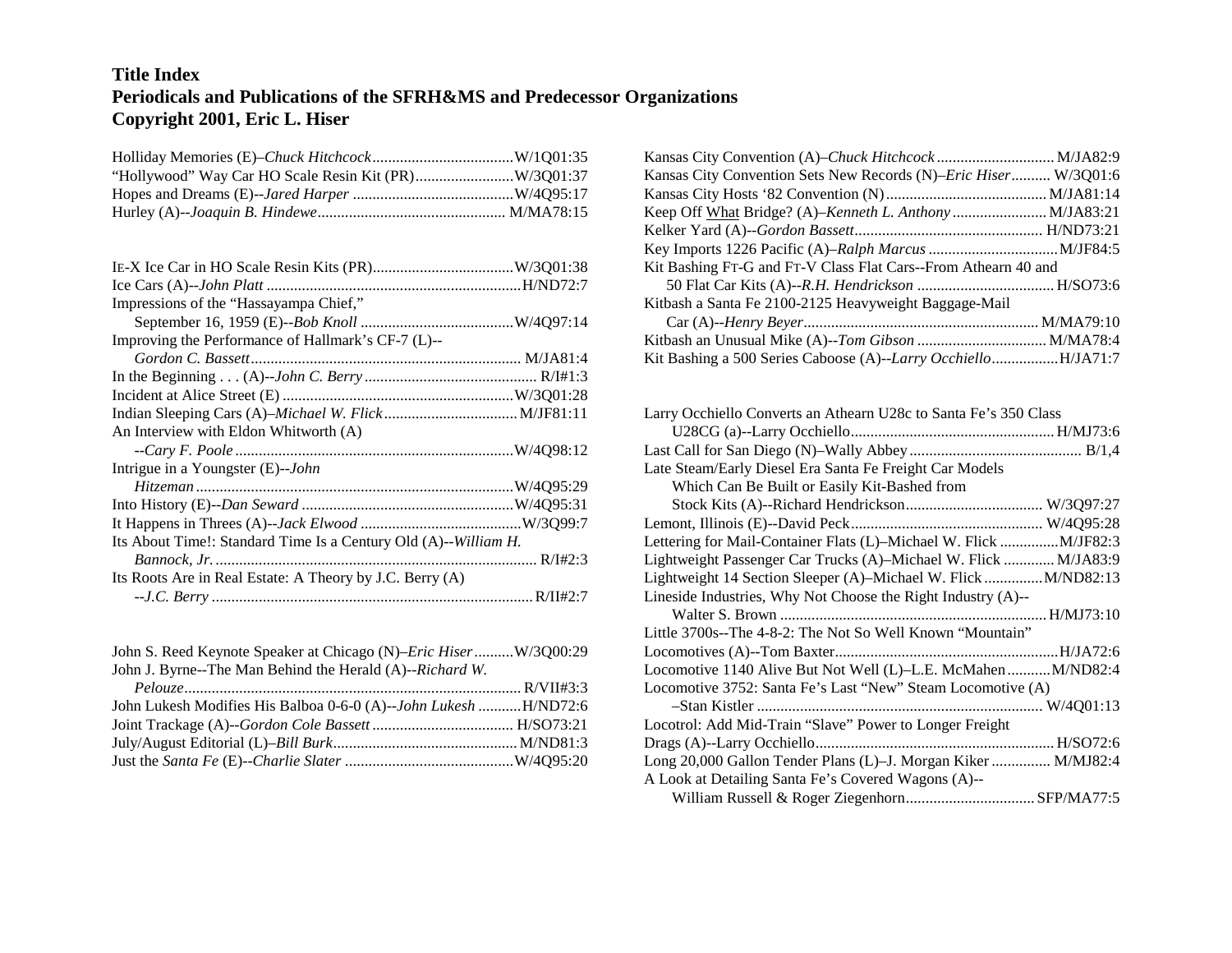| Low Profile 12,000 Gallon Tender to Be Imported by Westside |  |
|-------------------------------------------------------------|--|
|                                                             |  |
| Lubbock, Passenger Switching at a Small Texas               |  |
|                                                             |  |
|                                                             |  |

| M-of-W Flat Cars-Comment (L)-Ralph Marcus M/MJ81:20                  |  |
|----------------------------------------------------------------------|--|
| M-of-W Flat Cars from Passenger Equipment (A)–William W.             |  |
|                                                                      |  |
| Magazine Articles on Cajon Pass (A)-John Thompson  M/ND81:6          |  |
|                                                                      |  |
|                                                                      |  |
| Maintenance-of-Way Equipment and Numbering (A)--John Platt. H/MJ73:8 |  |
|                                                                      |  |
|                                                                      |  |
|                                                                      |  |
|                                                                      |  |
| Matagorda, TX. Article Corrections (L)-L.E. McMahen M/JA83:3         |  |
| McKean Industries' Greenville 100 Ton Hopper Car Kit Reviewed        |  |
|                                                                      |  |
| McKean 100 Ton Hopper Car Kit Comments (L)-Robert                    |  |
|                                                                      |  |
| MDC's 1480 Class 4-4-2 "Atlantic" (A)--Pete Singher H/ND73:6         |  |
|                                                                      |  |
| Memories of Edmond, Oklahoma in the 1950s (A)-John                   |  |
|                                                                      |  |
| Memories of Things Past (E)--Michael                                 |  |
|                                                                      |  |
| Micro Scale 50 Foot Box Car Decals-A Review (PR)-Marty               |  |
|                                                                      |  |
| Mixed Train Daily on the Santa Fe (A)--Gordon C. Bassett M/SO79:22   |  |
| Model Die Casting's 50' Single Plug Door and 50' Double Door         |  |
| High Cube Box Cars (PR)--Charles Slater & Leslie                     |  |
|                                                                      |  |
|                                                                      |  |
| Modeling Hi-Level Cars in Plastic (A)--Steve Dunham, Matt            |  |
|                                                                      |  |
| Modeling an ATSF GP38-2 from an HO Scale Athearn Shell (A)           |  |
| -Eric Goodman, photos by Matt Zebrowski W/1Q01:24                    |  |
| Modeling Magnetic Signal Company Wigwags (A)                         |  |
|                                                                      |  |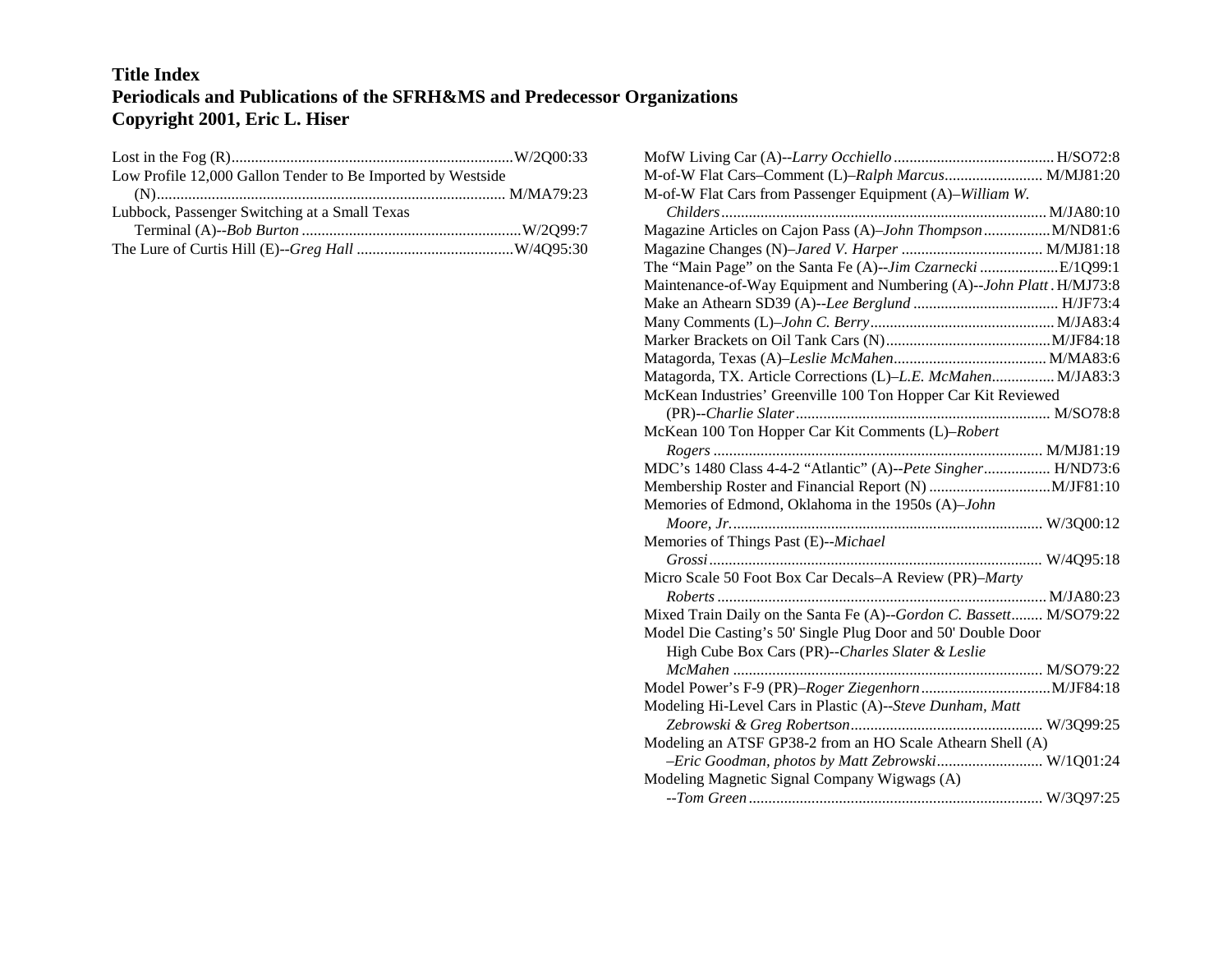| Modeling San Juan Capistrano (A)--Jay H. Miller  M/JF79:8            |  |
|----------------------------------------------------------------------|--|
| Modeling a Santa Fe Bx-65 Class Car (A)-Charles Slater  M/JA80:8     |  |
| Modeling Santa Fe FE-24 Class Automobile Box Cars                    |  |
| with HO Scale Life-Like 'Proto 2000: Kits (A)                        |  |
|                                                                      |  |
| Modeling Santa Fe's FE-26 40 Foot Auto Cars (A)-Richard H.           |  |
|                                                                      |  |
| Modeling Santa Fe Frame Depots (A)                                   |  |
|                                                                      |  |
| Modeling the Santa Fe GP30u IA)-Eric Goodman  W/4Q01:7               |  |
| Modeling Santa Fe's Rotary Snowplow (A)                              |  |
|                                                                      |  |
| Modeling Santa Fe Sulphur Gondolas in N Scale                        |  |
|                                                                      |  |
| Modeling Santa Fe's Train Indicator Signs                            |  |
|                                                                      |  |
| Modeling Santa Fe's "U Boats" (A)--John LangleySFP/MJ77:4            |  |
| Modeling the Borger District, an HO Switching Layout                 |  |
| on Around the Wall Shelves (A)--W.W. Childers W/3Q96:16              |  |
| Modeling the Santa Fe's Hart Selective Ballast Hoppers               |  |
|                                                                      |  |
| Modeling the Tehachapi (A)--Tommy Johnson H/JA73:10                  |  |
| Modeling the 10-Pack in N Scale (A)--Bill Pearce  W/4Q99:9           |  |
| Modifying the IHC 1920s Combine into Buffet-Library-Combine          |  |
| San Vicente, Car 1348 (A)–Tom Casey, photos by                       |  |
|                                                                      |  |
| Modifying Life-Like's Proto 2000 PAs                                 |  |
|                                                                      |  |
|                                                                      |  |
| More Freight Car Classification (A)--Richard H. Hendrickson N/II#2:8 |  |
|                                                                      |  |
|                                                                      |  |
|                                                                      |  |
|                                                                      |  |
| More on Caswell Gons (A)--Richard H. Hendrickson  M/MA79:20          |  |
|                                                                      |  |

| More on DSC Turntable (L)-Jean Parmentier  M/MJ82:3           |  |
|---------------------------------------------------------------|--|
| More on HD Flatcars (L)-Richard L. Warren  W/3Q01:4           |  |
|                                                               |  |
|                                                               |  |
| More on Painting Santa Fe Steamers (L)--Stan Kistler M/MJ79:3 |  |
|                                                               |  |
| More on Santa Fe Railroad in East Texas (A)–Leslie E.         |  |
|                                                               |  |
| More Santa Fe Bus Photos (L)-Stephen Gradidge  M/SO83:3       |  |
|                                                               |  |
|                                                               |  |
|                                                               |  |
|                                                               |  |
|                                                               |  |
|                                                               |  |

| N Scale Freight Cars (A)--Richard H. Hendrickson  H/JF73:14             |  |
|-------------------------------------------------------------------------|--|
| N Scale Freight Car Kit Reviews (A)--Richard H. Hendrickson . H/ND73:19 |  |
| N Scale Stock Cars-A Sad Story (PR)-Bill Pearce W/4Q01:35               |  |
|                                                                         |  |
| National City, CA Depot (A)-Jared V. Harper  M/MJ83:13                  |  |
| National City, CA Water Tank (L)-Gordon C. Bassett  M/MA81:2            |  |
|                                                                         |  |
|                                                                         |  |
| New Member of the Santa Fe Family: TP&W (A)-Michael W.                  |  |
|                                                                         |  |
|                                                                         |  |
|                                                                         |  |
| New Mexico Ore Trains: Cars of the Hurley-Santa Rita Unit               |  |
|                                                                         |  |
|                                                                         |  |
| The Not So-Big Hook: Industrial Works 120 Ton Derrick (A)               |  |
|                                                                         |  |
| Notes for Beginning Santa Fe Steam Locomotive Detailers and             |  |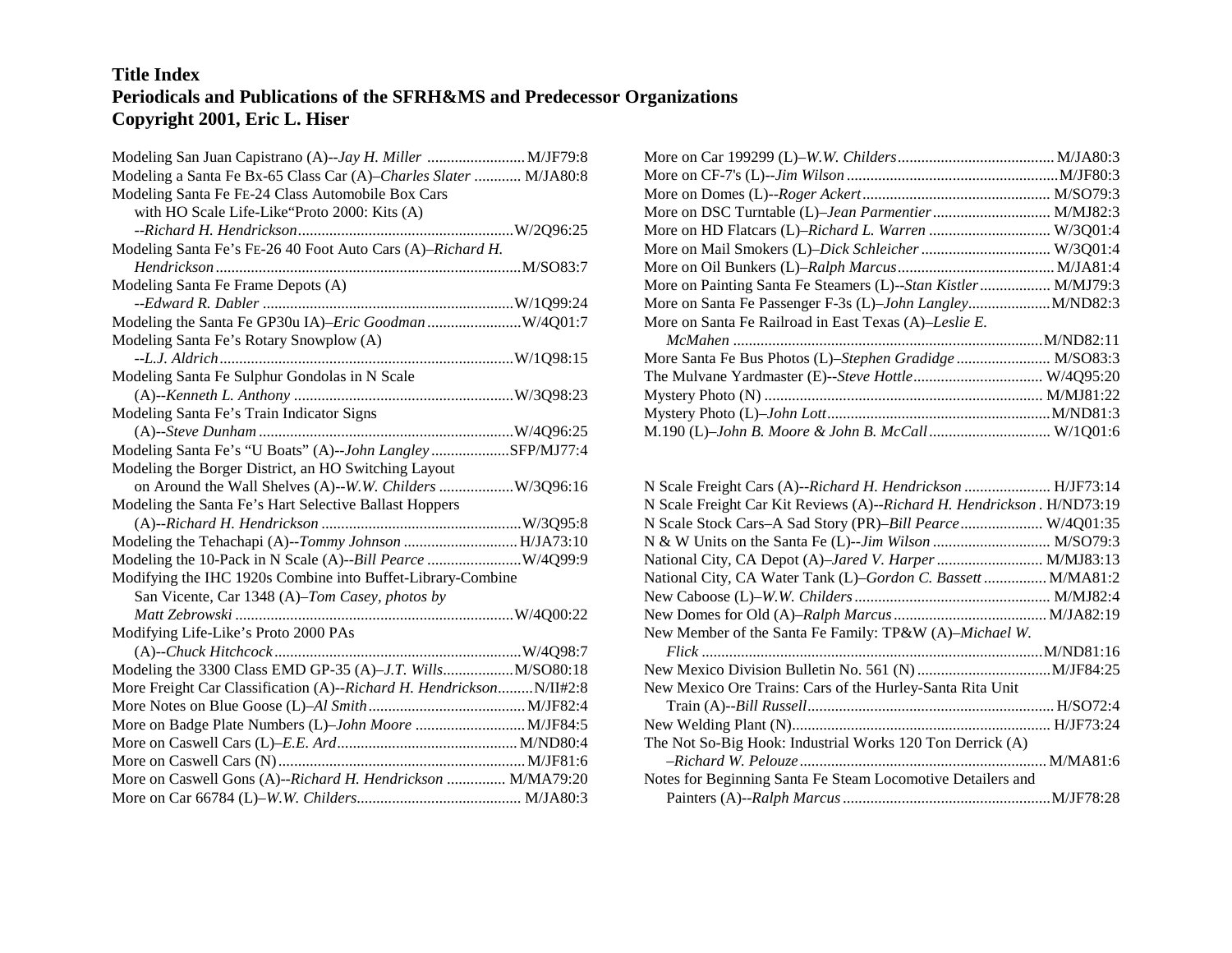Notes on Car 66784 (L)--*Gordon C. Bassett*................................ M/MA80:3 Notes on Imported Hi-Level Car Models (A)--*Mike Flick* ...........W/3Q99:24 Notes on Santa Fe Oil and Coal Burning Steam Locomotives (L) –*Lloyd E. Stagner* .................................................................... M/ND82:4

| Oasis in Desert (A), reprinted from Santa Fe Employees'        |  |
|----------------------------------------------------------------|--|
|                                                                |  |
| <b>Observations and Random Thoughts About Santa Fe Diesel</b>  |  |
| Operations at Los Angeles (A)--Tommy Johnson  H/MJ71:4         |  |
|                                                                |  |
|                                                                |  |
| Oil Junction, California (A)-Roger Ziegenhorn  M/JA80:18       |  |
|                                                                |  |
|                                                                |  |
| Once Upon a TimeOn Olathe Hill (A)–Wally AbbeyW/1Q01:28        |  |
|                                                                |  |
| Oral History: Underway at SFRHS, Inc. (A)--Andy MillerR/IV#2:8 |  |
|                                                                |  |
|                                                                |  |

| Painting the Hallmark 2507 Class Consolidation (A)-Bill        |  |
|----------------------------------------------------------------|--|
|                                                                |  |
| Painting Santa Fe Diesels, Venetian Blinds for Passenger Cars, |  |
|                                                                |  |
| Parlor Observation 1204/3209 (A)–Frank M. Ellington & Michael  |  |
|                                                                |  |
|                                                                |  |
|                                                                |  |
|                                                                |  |
|                                                                |  |
|                                                                |  |

Peavine Passenger Service (A)--*John E. von Gaertner*.................. W/4Q97:7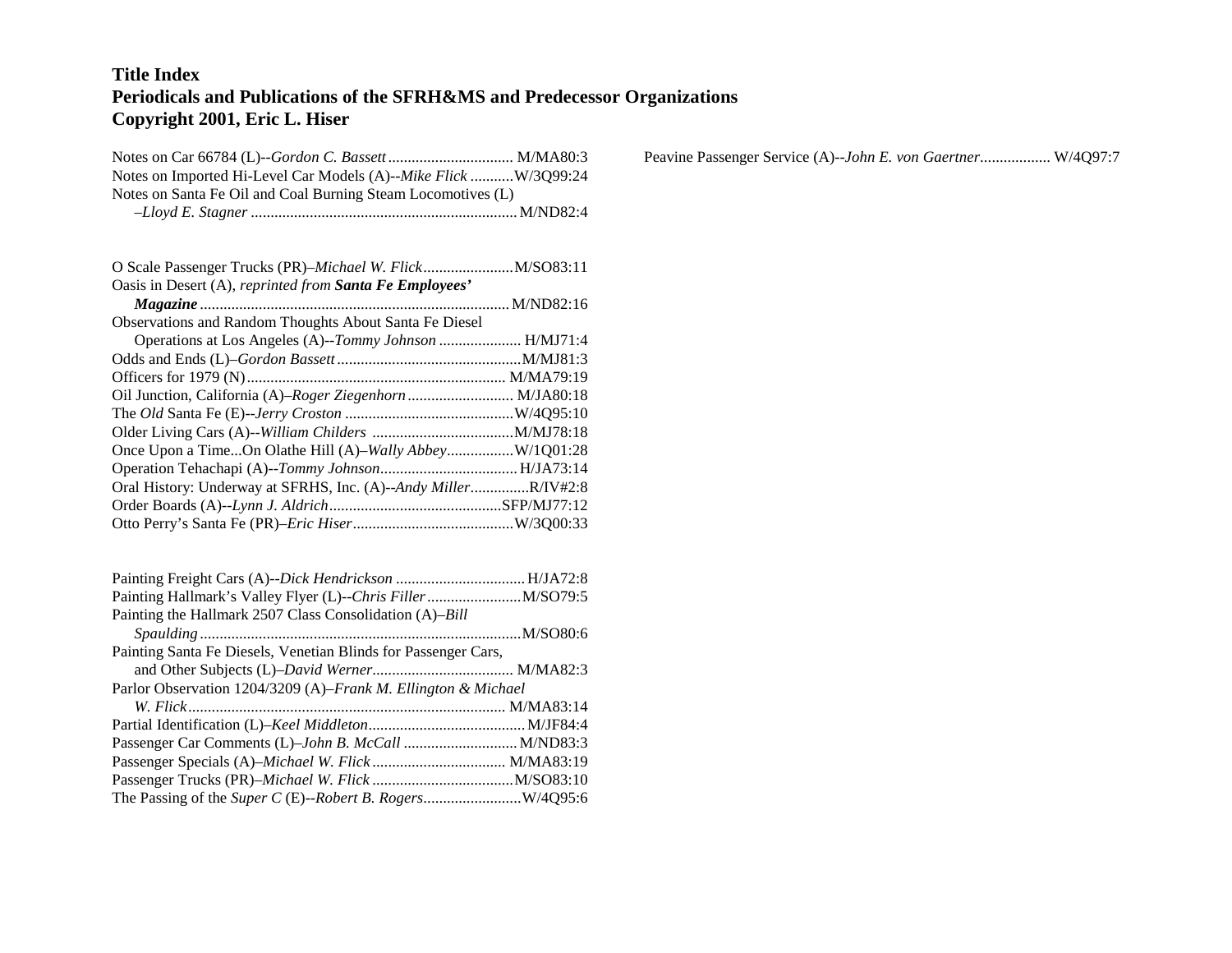The Pecos Chief, Santa Fe's Pocket Streamliner (A)–*John B.*

| Pendulum Car and San Diegan Consists (L)-Richard H.                   |  |
|-----------------------------------------------------------------------|--|
|                                                                       |  |
| Pendulum Chair Car and San Diegan Consists (L)–Gordon C.              |  |
|                                                                       |  |
|                                                                       |  |
| Pilot Truck Wheel Holes (L)–George R. Schaulin  M/MA82:3              |  |
|                                                                       |  |
| Plan to Attend 1998 SFRH&MS Convention in Flagstaff E/2Q98:1          |  |
| A Pocket Size Depot: The Hulah, Oklahoma,                             |  |
|                                                                       |  |
|                                                                       |  |
| Precast Concrete Bridges on the Santa Fe (A)--Robert Rogers M/MJ78:12 |  |
| Pullman 8-1-2 Kit Bashed in "N" and "HO" (A)--Rick                    |  |
|                                                                       |  |
| Putting Our Best Foot Forward: In Line with Santa Fe                  |  |
|                                                                       |  |

| Railfans Alert Rail Police (N)–reprinted from The Santa Fe          |  |
|---------------------------------------------------------------------|--|
|                                                                     |  |
|                                                                     |  |
|                                                                     |  |
|                                                                     |  |
| Raton Freight House: Scratchbuild a Santa Fe Structure with a Real  |  |
| Southwestern Flavor--Jared V. Harper (A) H/JF73:16                  |  |
| Raton, New Mexico's First Passenger Depot (A)--Jared HarperM/MJ79:5 |  |
|                                                                     |  |
| Raton Pass in Miniture (A)--Jared V. Harper H/JF73:11               |  |
|                                                                     |  |
|                                                                     |  |
|                                                                     |  |
| Reassembling Hallmark's Santa Fe 0-6-0 (A)–Ralph MarcusM/MJ83:5     |  |

| Redlands Branch--1999 (A)--Albert E. Novack  W/4Q99:24          |  |
|-----------------------------------------------------------------|--|
|                                                                 |  |
| Redondo Junction Tower: Los Angels Landmark Slated for          |  |
|                                                                 |  |
| Redondo Junction Update (L)-Ed VonNordeck W/3Q01:5              |  |
|                                                                 |  |
|                                                                 |  |
| Reflections on Cajon Pass Freight Traffic (A)--Richard          |  |
|                                                                 |  |
|                                                                 |  |
| Repowering and Regearing Santa Fe Brass Imports for Prototype   |  |
| Speeds and Prototype Operation (A)--Don Borden M/JF80:13        |  |
|                                                                 |  |
| Remnants of the Royal Gorge War (A)--Mel McFarland  W/3Q95:20   |  |
|                                                                 |  |
| The Resources of ATSFRR.com: Part 1 (A)--Jim CzarneckiE/2Q99:1  |  |
| The Resources of ATSFRR.com: Part 2 (A)--Jim CzarneckiE/3Q99:1  |  |
| The Resources of ATSFRR.com: Part 3 (A)--Jim CzarneckiE/4Q99:1  |  |
| A Review--Quality Craft's CE Brass Caboose Kit (PR)--Bill       |  |
|                                                                 |  |
|                                                                 |  |
| Rio Grande Buys Santa Fe Derrick (L)-Gordon C. Bassett M/JF84:3 |  |
|                                                                 |  |
| The Roundabout Way to Kansas City (A)-Wally Abbey  W/1Q01:30    |  |
|                                                                 |  |

| Samurai Semaphores (E)-- <i>Kenneth L. Anthony </i> W/4Q95:16 |           |
|---------------------------------------------------------------|-----------|
|                                                               |           |
| San Bernardino Roundhouse Parts (L)–Jean Parmentier  M/SO81:3 |           |
| San Bernardino's 5th Street Three Story Interlocking          |           |
| $T_{\alpha\alpha\beta}(A)$ Long D Mantona                     | W/2000.12 |

|  | San Diego Yard Office: Add this Little Jewel to your Layout |  |
|--|-------------------------------------------------------------|--|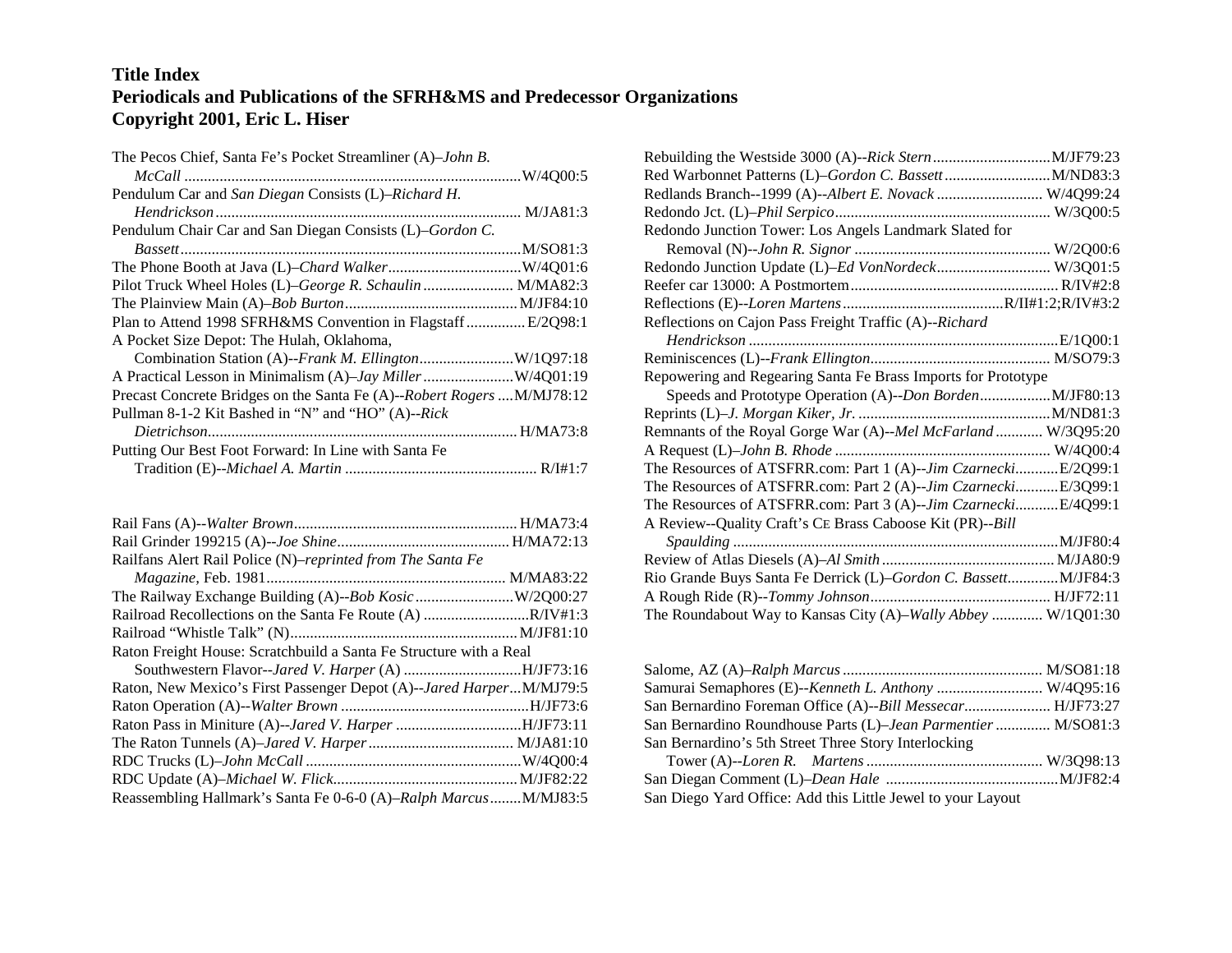| Santa Fe Alco Diesel Switchers (Part I--The Prototypes) (A)             |  |
|-------------------------------------------------------------------------|--|
|                                                                         |  |
| Santa Fe Alco Diesel Switchers (Part II--The Models) (A)                |  |
|                                                                         |  |
| Santa Fe Alco Roadswitches (Part I-The Prototype) (A)--Roger            |  |
|                                                                         |  |
| Santa Fe's Alice Street Yard: Pocket Sized Terminal Served Oakland,     |  |
|                                                                         |  |
| Santa Fe: All the Way, the Electronic Way (A)--Jim Czarnecki E/3Q98:1,4 |  |
| Santa Fe Announces Coast-to-Caost Interchange Service with              |  |
|                                                                         |  |
|                                                                         |  |
|                                                                         |  |
| Santa Fe's "Big Hooks:" Picking Up the Pieces (A)--Richard W.           |  |
|                                                                         |  |
|                                                                         |  |
|                                                                         |  |
|                                                                         |  |
| Santa Fe/Burlington Northern Run-Through (A)-Keel                       |  |
|                                                                         |  |
|                                                                         |  |
| Santa Fe's Bx-77 Class Box Car (A)-Charles Slater  M/ND81:11            |  |
|                                                                         |  |
| Santa Fe Calendar and Other Questions (L)-Raimondo L. Torelli.M/MJ82:3  |  |
| Santa Fe Car Painted Black (A)-W.W. Childers M/MA83:25                  |  |
| Santa Fe's Caswell Drop Bottom Gondolas (A)--R.H.                       |  |
|                                                                         |  |
|                                                                         |  |
| Santa Fe's Class CE-9 and CE-10 Cabooses (A)--Charles Slater M/ND79:10  |  |
|                                                                         |  |
| Santa Fe's Coaling Facility at Joliet, Illinois (A)--Jared V.           |  |
|                                                                         |  |
| Santa Fe Covered Hopper 300007 (N)--Jared V. Harper M/MA80:11           |  |

| 'Santa Fe's Covered Wagons (A)--Lee Berglund  H/ND73:17               |  |
|-----------------------------------------------------------------------|--|
| Santa Fe Decal Suggestions Wanted (L)-Ted Krasel  M/MA82:3            |  |
| Santa Fe Depot Blackwell, OK (A)-Jared V. Harper M/SO82:12            |  |
| Santa Fe Depot-Escondido, CA (A)-Jared Harper, Doug Lyman             |  |
|                                                                       |  |
| Santa Fe Depot-Yeso, New Mexico (A)-Jared Harper  M/MJ80:16           |  |
|                                                                       |  |
|                                                                       |  |
| Santa Fe East and West, 1970 (A)--Mike Raymond, Dan Elwood &          |  |
|                                                                       |  |
| Santa Fe's FE-Q Furniture Cars (A)--Frank Ellington & Loren           |  |
|                                                                       |  |
| Santa Fe's FE-21 Class 50 Foot Box Cars (A)-Charles Slater  M/MJ80:20 |  |
| Santa Fe's Fairbanks-Morse H-16-44's (A)--Lee Berglund &              |  |
|                                                                       |  |
| Santa Fe's Final RPOs (A)-Michael W. Flick M/MJ82:13                  |  |
| Santa Fe First District Los Angeles Division Employee's Time          |  |
|                                                                       |  |
| Santa Fe's First Streamlined Passenger Cars (A)-Michael W.            |  |
|                                                                       |  |
|                                                                       |  |
| Santa Fe's Galveston, Texas Roundhouse (A)--D.L. BarnettM/ND77:6      |  |
| Santa Fe Generations (E)--Roger Ziegenhorn W/4Q95:21                  |  |
| Santa Fe's Gulf and Interstate Railroad (A)-L.E. McMahen  M/JA80:4    |  |
| Santa Fe's Heavy Duty Flat Cars (A)-Richard H. Hendrickson W/4Q00:16  |  |
| Santa Fe's Heavy Duty Flat Cars - II, The Rest of the Story (A)       |  |
| -Richard H. Hendrickson, data from Charles Slater W/2Q01:7            |  |
| Santa Fe Heavyweight RPO Cars (A)-Michael W. Flick M/MJ82:16          |  |
|                                                                       |  |
| The Santa Fe's Hi-Level Passenger Cars (A)--Michael W. Flick          |  |
|                                                                       |  |
|                                                                       |  |
|                                                                       |  |
| Santa Fe Jordan Spreader 199323 (A)--Ralph Marcus  M/MA80:21          |  |
| Santa Fe's Laura, Illinois Depot (A)--Roger Ziegenhorn M/MA79:3       |  |
| Santa Fe's Legacy of Speed (A)--Richard H. Hendrickson  W/4Q99:12     |  |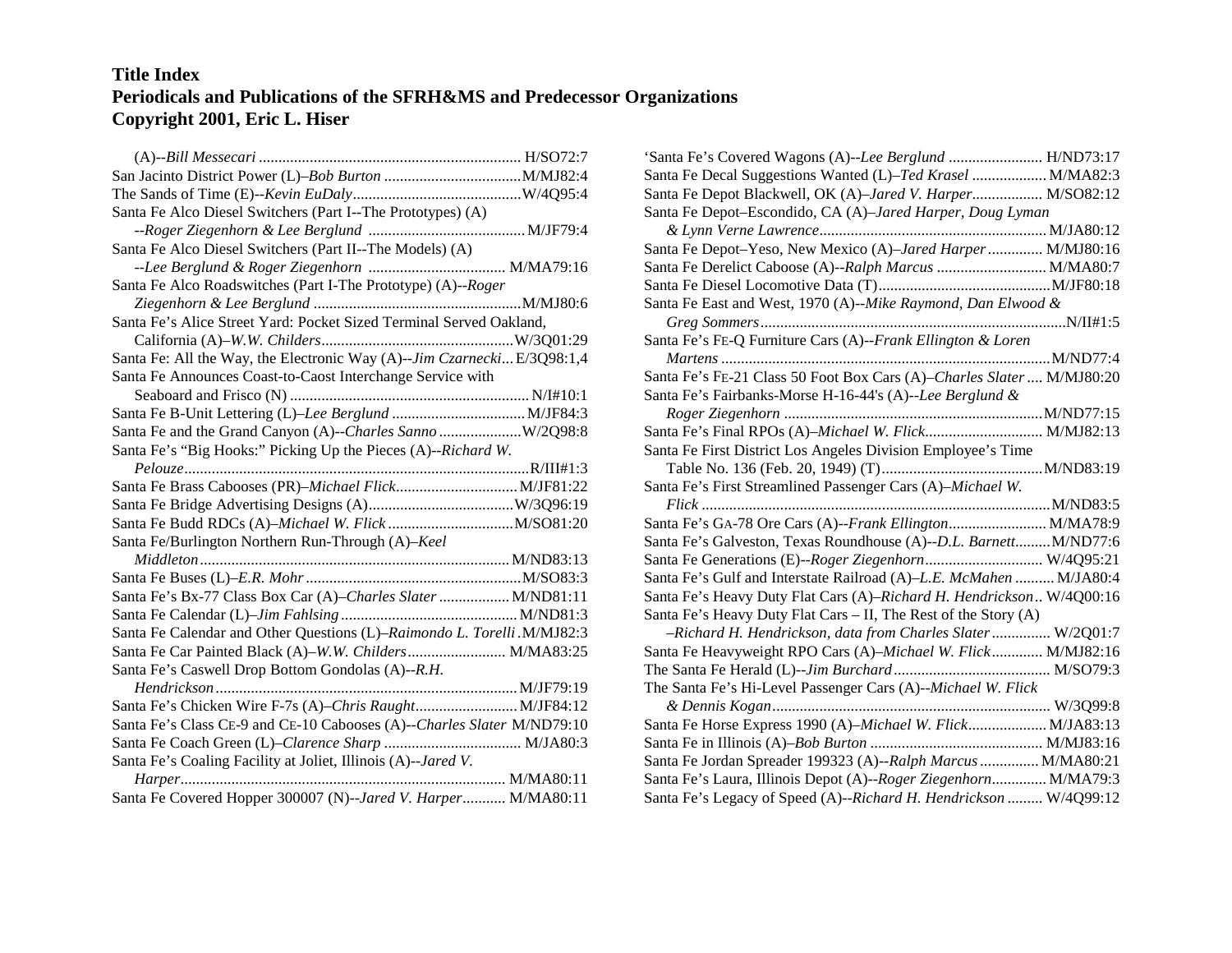| Santa Fe's Livestock Service, Part One: History & Operations (A)     |
|----------------------------------------------------------------------|
|                                                                      |
| Santa Fe's Livestock Service, Part Two: The Stock Cars, A Brief      |
|                                                                      |
| Santa Fe Locomotive 3463, Kin of the "Blue Goose"                    |
|                                                                      |
| Santa Fe's Long 20,000 Gallon Tenders (A)-Clarence Sharp  M/MA82:9   |
| Santa Fe Mainlines in Kansas (A)-Lee Berglund  M/JF81:14             |
| Santa Fe Maintainer's Material House (A)--Jay H. Miller &            |
|                                                                      |
| Santa Fe's Medicine Lodge Branch (A)--Keel Middleton  R/VII#4:3      |
| Santa Fe Menus: You Can Judge Them by Their Covers (A)               |
|                                                                      |
|                                                                      |
| Santa Fe/Missouri Pacific Run-Through (L)-Stephen J. DolezalM/SO80:3 |
| A Santa Fe Modeler in Conrail Country                                |
|                                                                      |
| Santa Fe Modelers Association Ninth Annual Convention (N)--          |
|                                                                      |
| Santa Fe Modelers Organization National Convention (N)  M/ND81:21    |
| Santa Fe Modelers Organization National Convention (N)  M/JF82:18    |
| Santa Fe Modelers Organization National Convention (N)  M/MA82:12    |
|                                                                      |
| Santa Fe's Motor Car M-177 (A)--Frank Ellington  M/JF78:7            |
| Santa Fe, Not Amtrak, Runs Special Passenger Trains in June 1971     |
|                                                                      |
|                                                                      |
| Santa Fe's Parade Train (L)-Jay H. Miller, D.K. Spencer & Charles    |
|                                                                      |
| Santa Fe Passenger Cars by Soho (PR)-Michael W. Flick  M/SO80:3      |
| Santa Fe Passenger Car Pictures, Plans and Drawings--A Bibliography  |
|                                                                      |
| Santa Fe Passenger Cars by Lambert (PR)-Michael W. Flick  M/JA80:15  |
| Santa Fe Passenger F-3 Modifications (L)-Gordon C. Bassett  M/SO82:3 |
| Santa Fe's Pendulum Car: Unique Car a Half Century Ahead             |
|                                                                      |

| Santa Fe Plans Capital Expenditures of \$258 Million in 1981          |  |
|-----------------------------------------------------------------------|--|
|                                                                       |  |
| Santa Fe's Pony Express: By Rail to Where the Surf Meets the          |  |
|                                                                       |  |
| Santa Fe PS-1 40 Foot Box Cars (A)-Richard H. Hendrickson  M/JF84:8   |  |
| Santa Fe's Rebuilt Extended Height Class Bx-11 and                    |  |
| Bx-12 Box Cars (A)--Richard H. Hendrickson W/1Q95:6                   |  |
|                                                                       |  |
|                                                                       |  |
|                                                                       |  |
| Santa Fe Shock Control Box Car (A)-Jared Harper & Al Smith M/JA80:7   |  |
| Santa Fe's Short 8500 Gallon Tender (A)--Ralph Marcus  M/SO78:9       |  |
| Santa Fe Signal Aspects, Names and Indications (A)--Roland            |  |
|                                                                       |  |
| Santa Fe's SK-Z Class Stock Cars (A)-Frank Ellington, John            |  |
|                                                                       |  |
| Santa Fe SK-Z from the AHM Stock Car (PR)-Charlie Slater W/4Q01:34    |  |
| Santa Fe's Snow Cutter (A)--Compiled by Frank Ellington  W/1Q98:9     |  |
| Santa Fe-SP Plan Merger (N)--Jared V. Harper M/MA80:15,23             |  |
| Santa Fe Standard Steam Locomotives of the 1920s:                     |  |
| The Legacy of John Purcell, Part 1, The Development                   |  |
| of Standard Design (A)--Richard H. Hendrickson  W/1Q95:18             |  |
| Santa Fe Standard Steam Locomotives of the 1920s:                     |  |
| The Legacy of John Purcell, Part 1 (continued),                       |  |
| The Development of Standard Design (A)--Richard                       |  |
|                                                                       |  |
| Santa Fe Steam Era "Billboard" Freight Car Slogans (A)-R.H.           |  |
|                                                                       |  |
| Santa Fe Steam Locomotive Cab Extensions (A)-Clarence Sharp .M/JF81:4 |  |
| Santa Fe's Steam Locomotive Roster (pre-1901) (T)  M/MJ83:24          |  |
| Santa Fe Steel Way Cars (A)--Mark Wilkouski & John Moore W/1Q99:7     |  |
|                                                                       |  |
|                                                                       |  |
| Santa Fe's System Maps (A)-Loren R. Martens M/MA84:5                  |  |
| Santa Fe's TK-R Tank Cars (A)--Joaquin B. Hindewe                     |  |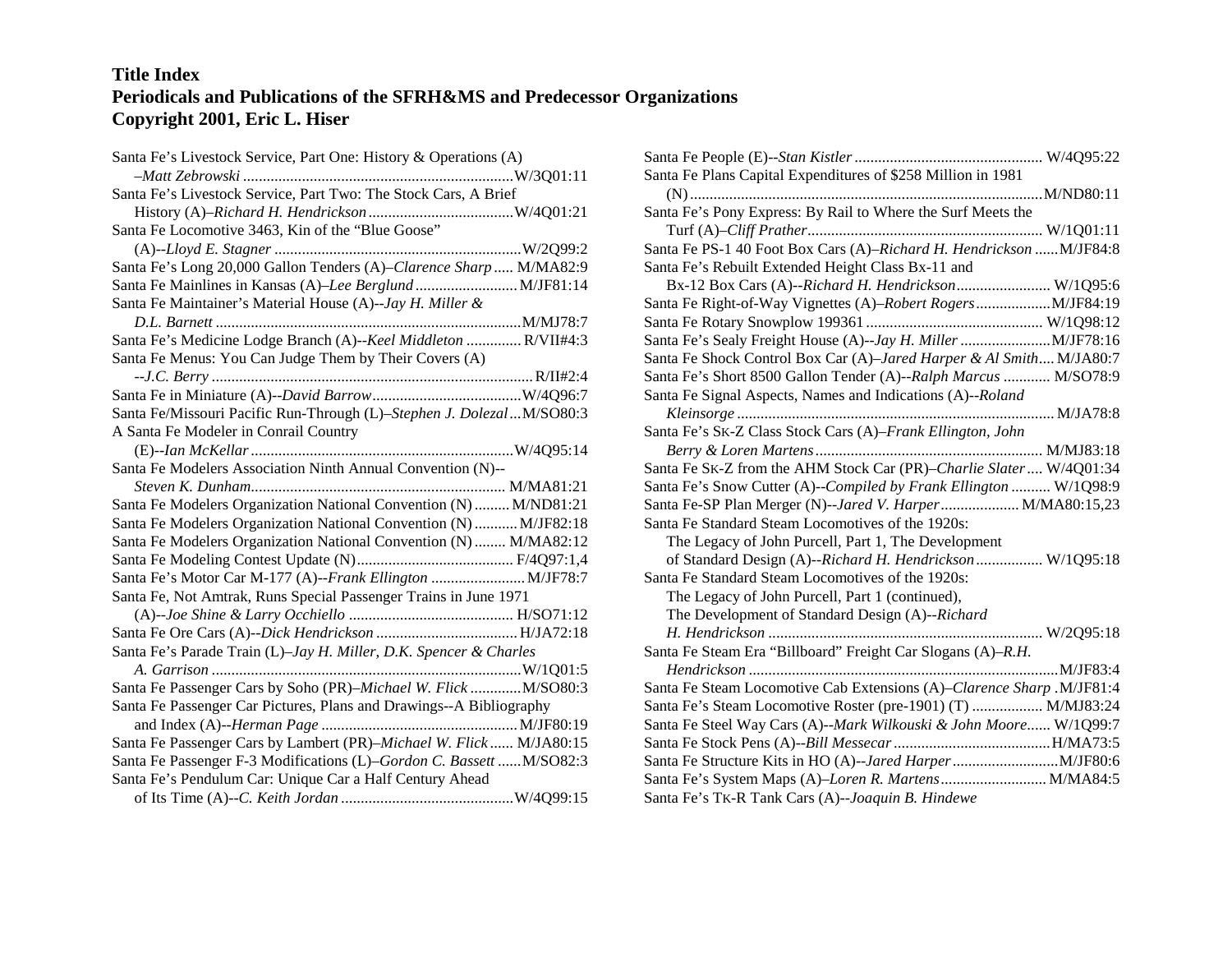| Santa Fe Tender Capacity Markings (A)--Gordon C. Bassett  W/3Q95:30   |  |
|-----------------------------------------------------------------------|--|
|                                                                       |  |
|                                                                       |  |
| Santa Fe Trailways Bus Lines (A)-Bob Burton & Jared Harper.M/MJ83:22  |  |
| Santa Fe U30CGs (A)--Roger Ziegenhorn & Lee Berglund M/JF78:30        |  |
| Santa Fe Water and Oil Tank Filler Hatches (A)--Ralph Marcus M/JF80:6 |  |
| Santa Fe Water Tank National City, CA (A)-Gordon Bassett  M/ND80:12   |  |
| Santa Fe on the Web: ATSF Internet Resource Center (A)                |  |
|                                                                       |  |
| Santa Fe's White Reefers (A)-Roger Ziegenhorn  M/ND82:16              |  |
|                                                                       |  |
| Santa Fe Wrecks 1942-1970 (T)--Loren P. Joplin  W/2Q99:21             |  |
|                                                                       |  |
|                                                                       |  |
| Santa Fe's 10-Pack Fuel Foiler (A)--Warbonnet Staff W/4Q99:6          |  |
| Santa Fe 17 Roomette Sleepers (A)–Michael W. Flick M/ND80:8           |  |
| Santa Fe 41' Baggage Express Car 204 (A)--Jared Harper M/SO78:21      |  |
| Santa Fe 44-Tonners (A)--Roger Ziegenhorn & Lee Berglund M/MJ78:4     |  |
| Santa Fe's 53-Foot Intermodal Container Fleet (A)-Brian P.            |  |
|                                                                       |  |
| Santa Fe's 86 Foot 8 Door Hi-Cube Auto Parts Car (A)-Charles          |  |
|                                                                       |  |
|                                                                       |  |
| Santa Fe's 1500 to 1749 Way Cars (A)--Marty Roberts M/JA78:6          |  |
| Santa Fe 1887 Section House (A)-Frank M. Ellington  W/3Q01:36         |  |
| Santa Fe's 1923 Era Cabooses (A)-Frank Ellington M/MA83:23            |  |
|                                                                       |  |
| Santa Fe's 8500 Class Diesel-Electric Locomotive, General             |  |
|                                                                       |  |
| Santa Fe's 8,500 Gallon Tender (A)-Jared V. Harper M/MA84:13          |  |
| Santa Fe's 12,000 Gallon Low Profile Tender (A)--Ralph                |  |
|                                                                       |  |
|                                                                       |  |
|                                                                       |  |
|                                                                       |  |
|                                                                       |  |

| SD39-2 [GP39-2] Roof Details (A)--Jared V. Harper M/MA80:19  |  |
|--------------------------------------------------------------|--|
|                                                              |  |
| The SD45, Thirty Years of Service (A)--Steve Priest W/2Q95:5 |  |
| Sealy to Matagorda, Texas on the Santa Fe (A)--Leslie        |  |
|                                                              |  |
|                                                              |  |

Semaphores to Searchlights: Signaling the End for "Dark"

| SFMO Convention Cars Now Available (N)  M/MJ82:23                  |  |
|--------------------------------------------------------------------|--|
|                                                                    |  |
|                                                                    |  |
|                                                                    |  |
|                                                                    |  |
| SFMO Wichita Convention Contest Winners (A)-Marvin Entz M/JA81:21  |  |
|                                                                    |  |
|                                                                    |  |
| Sloping Cab Sides and Cab Extensions (L)--Clarence Sharp  M/MA80:6 |  |
| Smoker-Mail Cars: 40 and 90 Groups (A)–Michael W. Flick M/MJ81:10  |  |
|                                                                    |  |
| Snow Fighting on the Santa Fe, Snippets on Battling Old            |  |
| Man Winter -- Santa Fe Style (A)--Frank Ellington  W/1Q98:7        |  |
|                                                                    |  |
| Some Colorado Depots (A)-Jared V. Harper M/MA84:2                  |  |
|                                                                    |  |
| Some Neat Stuff on the Santa Fe Belongs with You, Not Us (N) B/3   |  |
| Some Notes on Employee Timetables (A)--Jared V. Harper  M/MA80:15  |  |
| Some Notes on Santa Fe Freight Car Lettering (A)–Richard H.        |  |
|                                                                    |  |
|                                                                    |  |

Some Oklahoma Depots (A)--*Jared Harper*................................ M/SO78:16 Some Oklahoma Depots (A)–*Stan Hall*...................................... M/MA81:22 Some Possible Bx-6 Box Car Conversions (A)--*Frank Ellington*..M/JF78:15

Some Thoughts on Santa Fe Passenger Trains (A)–*Michael W.*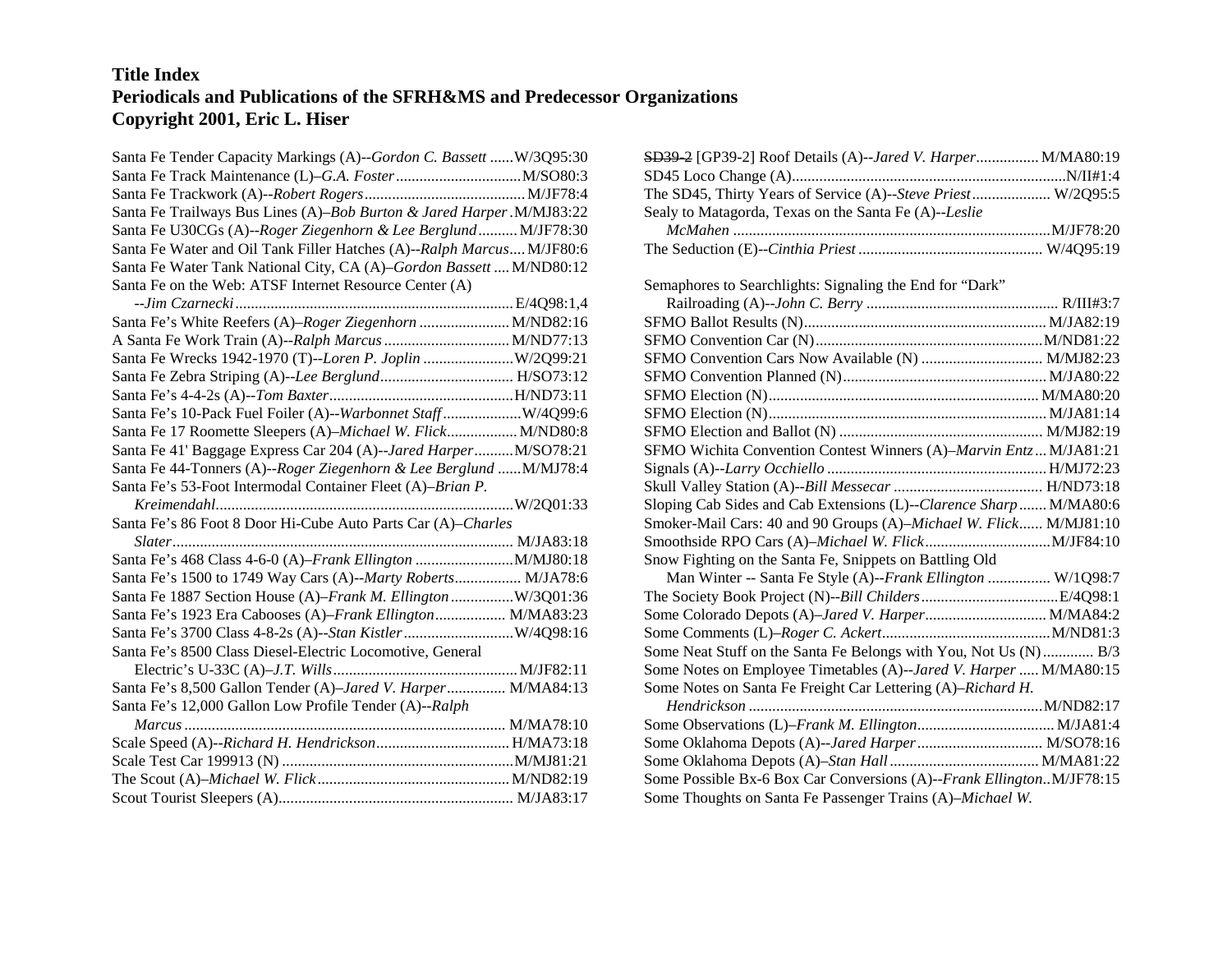| Sounds of Santa Fe Steam on the Los Angeles Division 1950 (PR)  |  |
|-----------------------------------------------------------------|--|
|                                                                 |  |
| The Southwest Indian Detours (A)--Diane Thomas-DarnallR/III#4:3 |  |
| Stainless Steel Streamline Refrigerator Car No. 13000: One-of-  |  |
|                                                                 |  |
|                                                                 |  |
| Stan Kistler Presents More Santa Fe Steam Films (PR)  M/MJ80:5  |  |
| Steam Locomotive Cab Taper Addendum (L)-Loren Martens  M/JF81:4 |  |
| Steam Operations in the 20's & 30's (A)--Tom Baxter H/MJ73:19   |  |
| Stewart's HO Scale Santa Fe FT's (A)--Wally Abbey  W/3Q97:20    |  |
|                                                                 |  |
| The Story of the "El Capitan" Santa Fe Trains 21 & 22 (A)--     |  |
|                                                                 |  |
|                                                                 |  |
| Streamlined Diesel Locomotives (A)--Michael A. MartinR/IV#4:3   |  |
|                                                                 |  |
|                                                                 |  |
|                                                                 |  |
|                                                                 |  |
|                                                                 |  |
| Super Chief Car Assignments (T)--Jared V. Harper  M/MA80:8      |  |
|                                                                 |  |
|                                                                 |  |
|                                                                 |  |
|                                                                 |  |
|                                                                 |  |
|                                                                 |  |

| A "Team Effort": Production of No. 3906 (A)--Jim WilliamsW/1Q97:2 |  |
|-------------------------------------------------------------------|--|
|                                                                   |  |
|                                                                   |  |
| Tender 1080, Badge Number 1380 (L)--Ralph Marcus  M/MA80:3        |  |
|                                                                   |  |

| Thoughts to Consider When Modeling Santa Fe Stock Cars (A)         |  |
|--------------------------------------------------------------------|--|
| -Charlie Slater, John B. Moore & Matt Zebrowski  W/4Q01:31         |  |
|                                                                    |  |
| Topeka and Santa Fe Business Cars (A)-Michael W. Flick M/JA83:16   |  |
|                                                                    |  |
| Train No. 4, The California Limited (A)--Joe ShineH/MA73:11        |  |
|                                                                    |  |
| Transcontinental Sleeping Car Service (A)-Michael Flick M/MA81:14  |  |
| Transcontinental Sleeping Car Update (A)-Michael W. FlickM/JF82:23 |  |
|                                                                    |  |
|                                                                    |  |
| Twilight of the Modern F-Units, Part One (A)--Stephen              |  |
|                                                                    |  |
| Two Santa Fe Fuel and Water Cars (A)--Jared Harper M/JF79:28       |  |
| Two Tickets to Del Rosa or, a Trip on Santa Fe's Redlands          |  |
|                                                                    |  |
| Typical Santa Fe Wedge Plow Arrangement (A)                        |  |
|                                                                    |  |
|                                                                    |  |

| The Ultimate Doodlebug, M190 (A)–Michael W. Flick  M/JA81:6     |  |
|-----------------------------------------------------------------|--|
| An Unusual Santa Fe Box Car (A)-Richard H. HendricksonM/ND83:25 |  |
|                                                                 |  |
|                                                                 |  |
|                                                                 |  |

Valley Division Depot Doings (L)–*Henry Bender & John*

| Visiting SF Property (L)–John Harvey & Carl Ball  M/MA83:5   |  |
|--------------------------------------------------------------|--|
| A Void That Will Never Be Filled (E)--Lee Berglund W/4Q95:26 |  |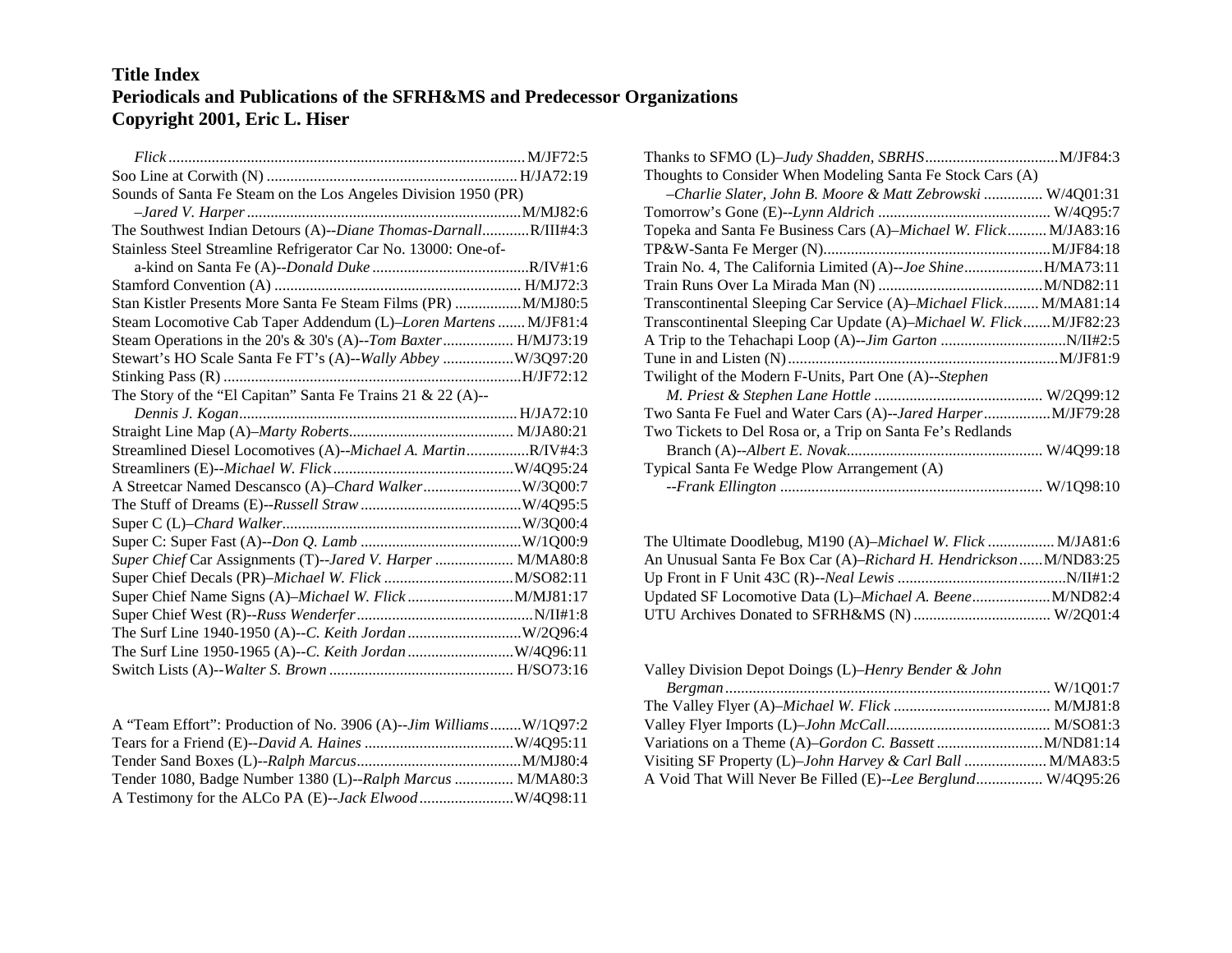| W&R Enterprises and The Car Works HO Scale Brass Air                   |
|------------------------------------------------------------------------|
|                                                                        |
| WA-R Drop Bottom Gondola (A)-William W. Childers M/MJ80:15             |
| Walthers' Heavyweight Cars (N)--Leslie McMahen M/MA80:22               |
| Walthers' Santa Fe Dining Car (A)--Bill Messecar  H/MJ72:21            |
| Warriors on the Plains (E)--Stephen M. Priest  W/4Q95:19               |
|                                                                        |
| Water and Oil Capacities of Santa Fe Tenders (L)-John A.               |
|                                                                        |
|                                                                        |
| Water Tank and Treatment Plant Detail-Sommerville, TX (A)              |
|                                                                        |
|                                                                        |
|                                                                        |
|                                                                        |
| Westerfield's HO Scale Bx-Z Class Box Car (PR)-Richard H.              |
|                                                                        |
| Westerfield's HO Scale Caswell Gondola Kits (PR)-Richard H.            |
|                                                                        |
| Westside's ATSF 3010 Cloass 2-10-2 (PR)--Lee Berglund  M/JF78:25       |
| Westside Models' Santa Fe 3160 Class 2-8-2 in O Scale--A               |
|                                                                        |
| Westside's 12,000 Gallon Low Profile Tender (L)--Ralph Marcus M/JF80:3 |
| What Does Rebuild Mean: 3751, Before and After (A)--                   |
|                                                                        |
|                                                                        |
|                                                                        |
|                                                                        |
| Whistle and Station Posts (A)--Bill Messecar & Larry                   |
|                                                                        |
| Wichita Convention Highlights (A)-Marvin Entz  M/JA81:18               |
| Widecabs GP60M/GP60B in N-Scale (A)--Bill Pearce  W/3Q95:4             |
| The Williams-Crookton Line Change (A)--Richard Pace W/2Q98:19          |
|                                                                        |
|                                                                        |

| Yard Facilities at Hamlin, Texas (A)-- <i>Virgil Young </i> M/MJ79:10 |  |
|-----------------------------------------------------------------------|--|
|                                                                       |  |

| 44 Seat Streamlined Chair Cars (A)-Michael W. Flick M/SO81:9           |  |
|------------------------------------------------------------------------|--|
|                                                                        |  |
|                                                                        |  |
| 100 Candles for Cajon Pass (A)--Michael A. Martin  R/III#2:3           |  |
|                                                                        |  |
| 275 Attend "El Tovar" Convention in Flagstaff (N) E/3Q98:1             |  |
| The 325 Class: Santa Fe's Dual-Service Workhorses (A)-Loren B.         |  |
|                                                                        |  |
| 1390 Dormitory Lounge (A)-Michael W. Flick M/SO83:17                   |  |
|                                                                        |  |
|                                                                        |  |
| 1994 Convention Report: Where the Santa Fe Meets the Surf (N)W/2Q95:28 |  |
|                                                                        |  |
| 1996 "Texas Chief" Forth Worth Convention Report (N)  W/3Q96:25        |  |
|                                                                        |  |
| 1997 SFRH&MS Convention a Resounding Success--                         |  |
|                                                                        |  |
|                                                                        |  |
| 1998 SFRH&MS Flagstaff Convention a Resounding                         |  |
|                                                                        |  |
| 1999 "The Navajo" Convention in Denver Draws Closer (N)  E/1Q99:1      |  |
|                                                                        |  |
| 1999 "The Navajo" Convention in Denver a Success (N)--Eric             |  |
| E/3Q99:1<br>$Hiser$                                                    |  |
| 2100/9100 Alco Roadswitchers (A)-Michael W. Flick  M/ND81:8            |  |
|                                                                        |  |
| 2900 Class Northerns: Santa Fe's War Babies (A)--Loren                 |  |
|                                                                        |  |